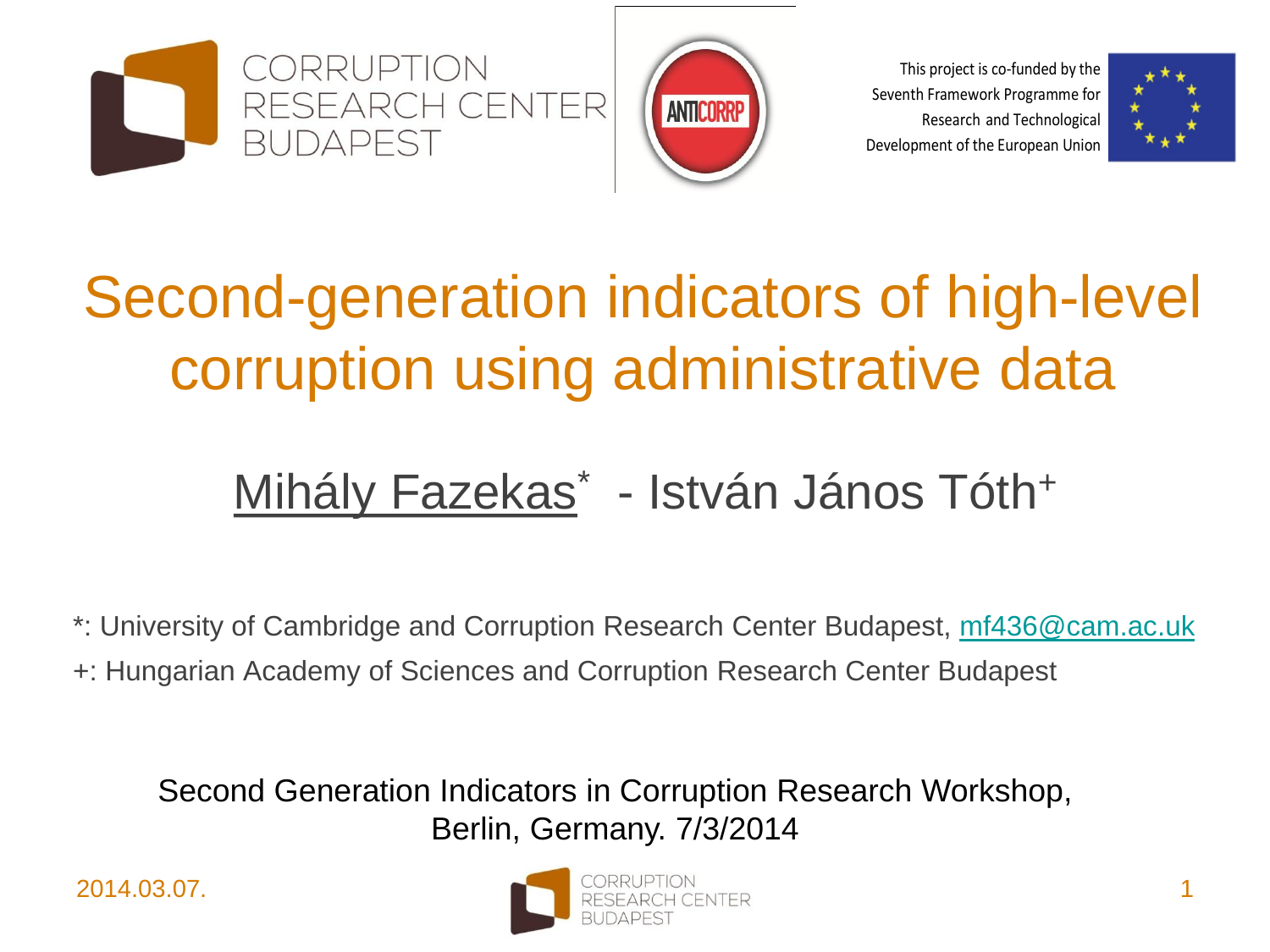

• Measurement problem

• Measurement and research approach

• Proposed set of indicators

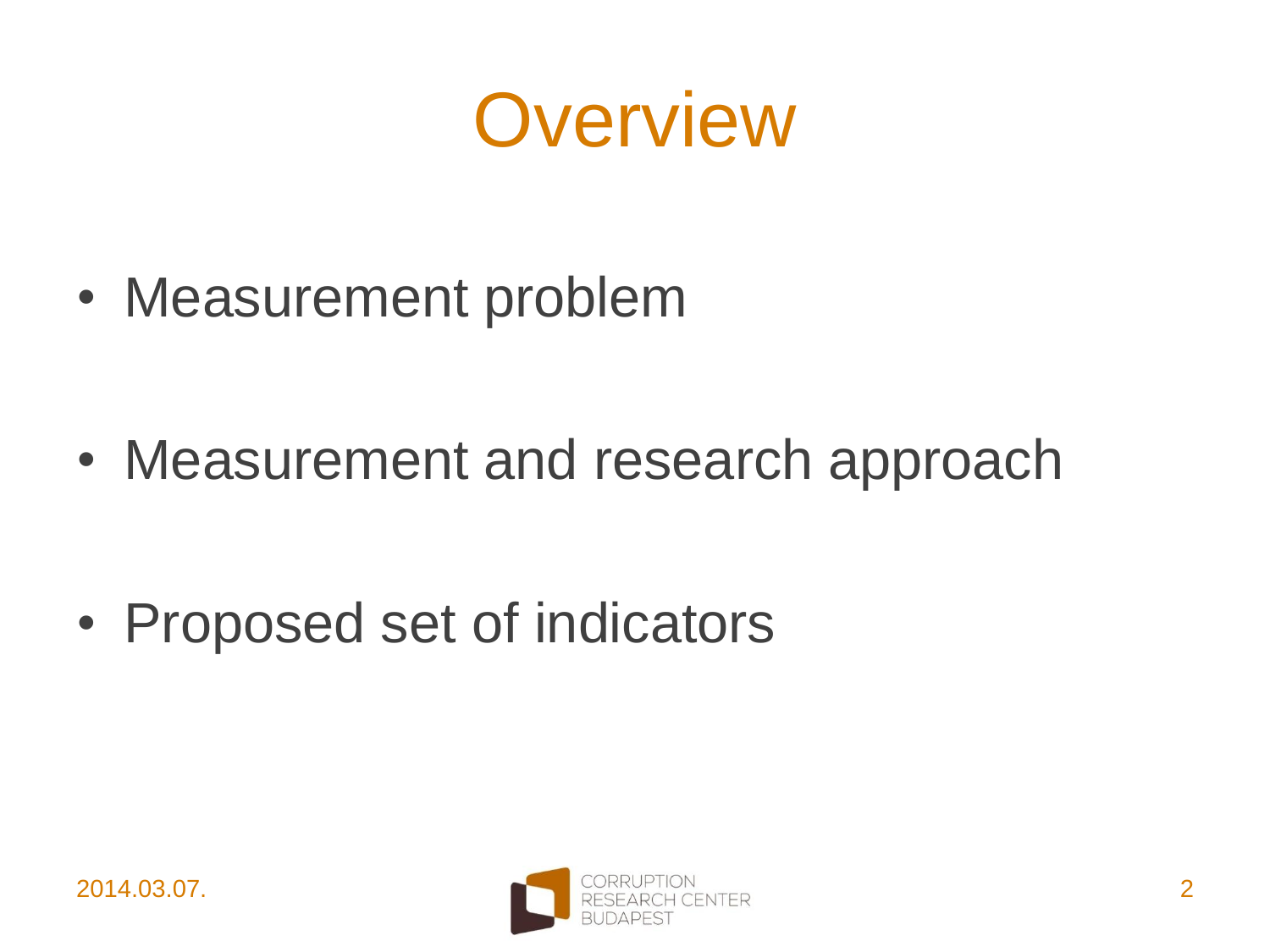# Starting point

- Available indicators are either biased or too idiosyncratic
	- Perception-based survey instruments measure PERCEPTIONS
	- Experience-based survey instruments suffer from conformity bias and lack of access
	- Audits and case studies measure narrow phenomena
- $\rightarrow$  Need for new indicators

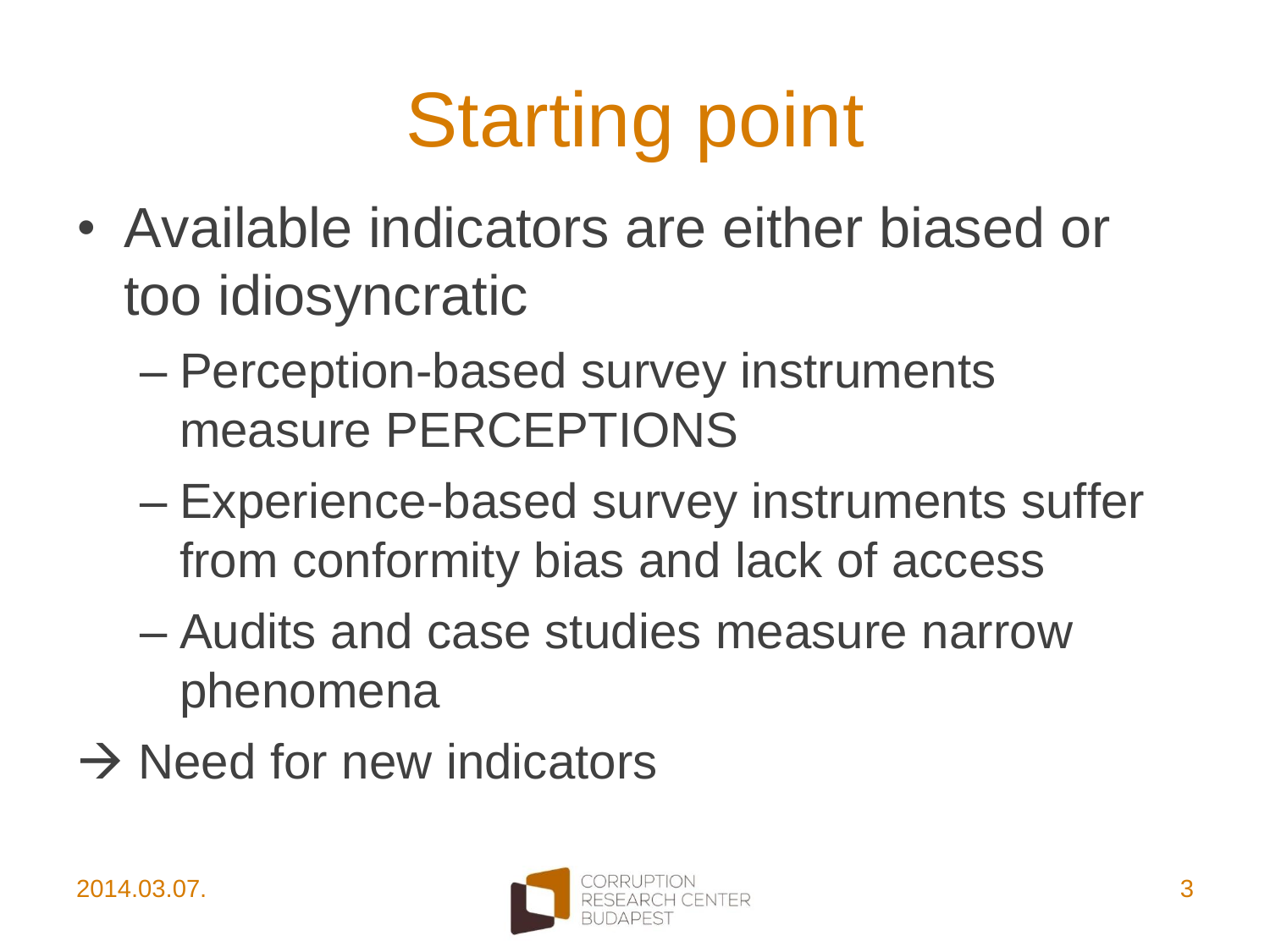#### The CRCB measurement approach

- New indicators of corruption in PP
	- harnessing BIG DATA, and
	- built on thorough understanding of context
- Indicator characteristics:
	- Specific
	- Real-time
	- 'Objective'/hard
	- Micro-level
	- Aggregatable + comparative

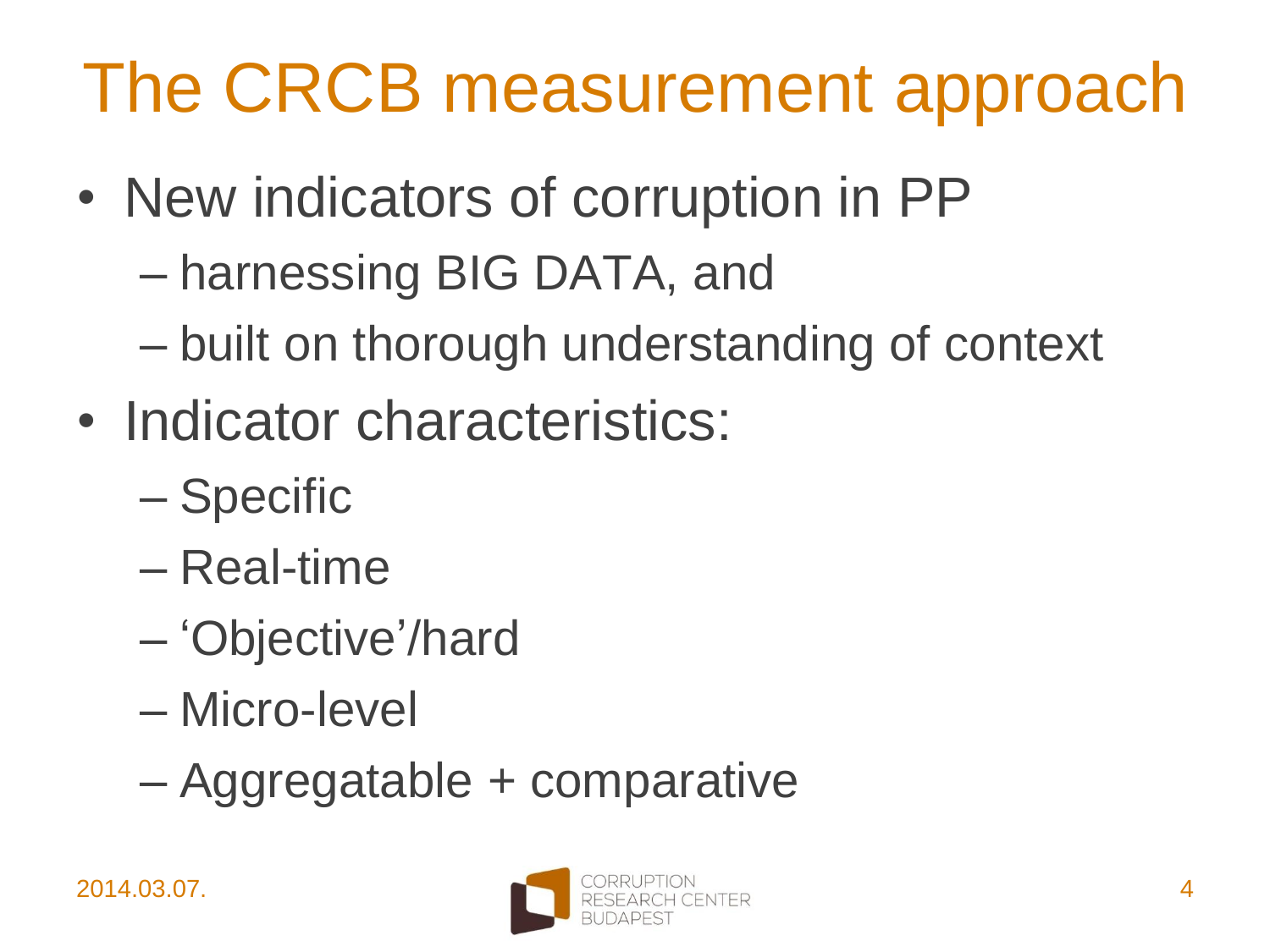## Why public procurement?

- 1. A lot of money involved
- 2. Crucial role in development (e.g. capital accumulation)
- 3. Indicates the broader quality of institutions

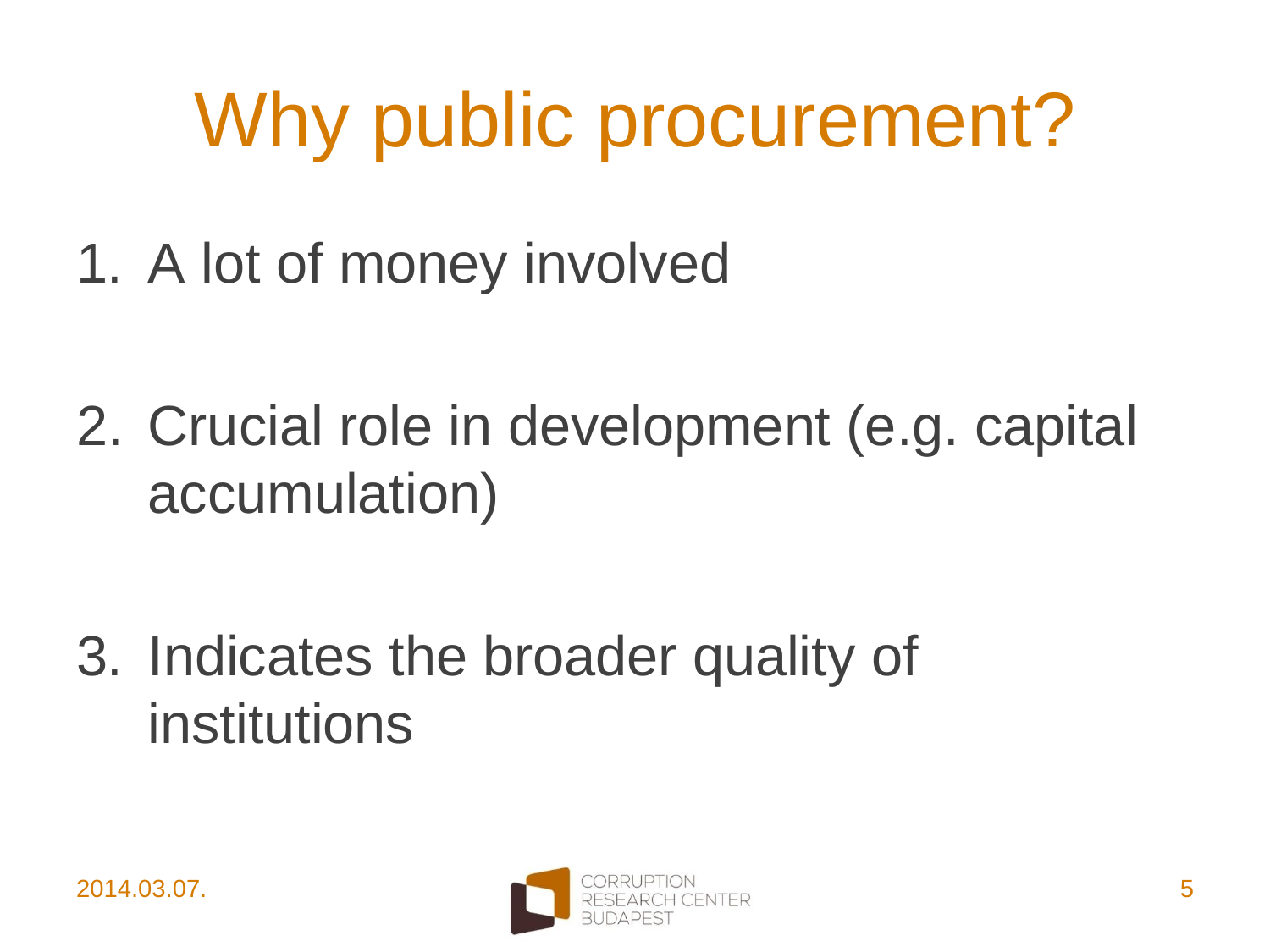## Why public procurement?

#### 4. Very corrupt



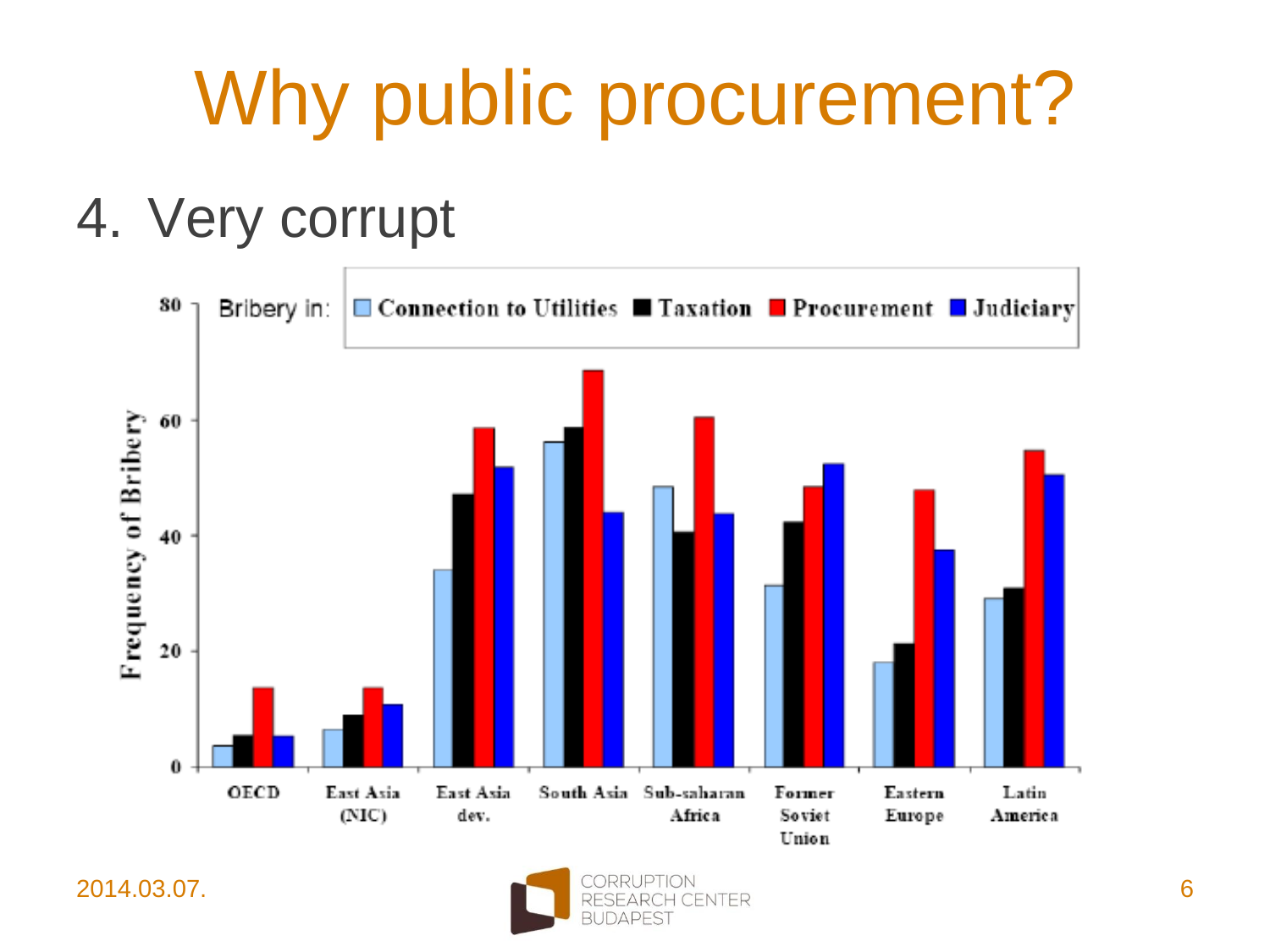#### What is measured?

- Institutionalised grand corruption in public procurement
	- Institutionalised=recurrent, stable
	- Grand=high-level politics and business
	- Corruption=particularism and restricted access

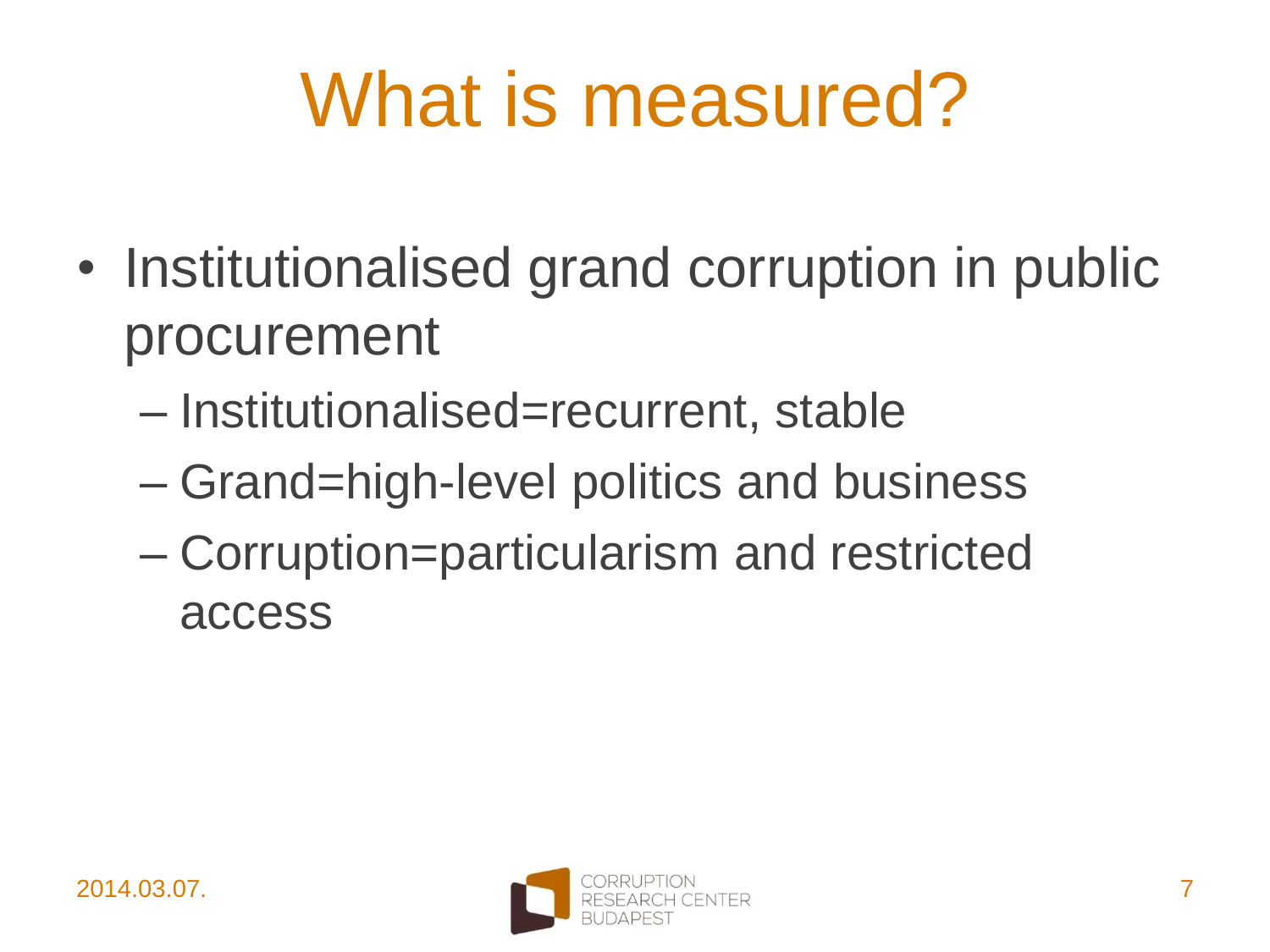#### The CRCB data template

- Public procurement data
- Company financial and registry data
- Company ownership and management data
- Political officeholder data
- Treasury accounts of public organisations

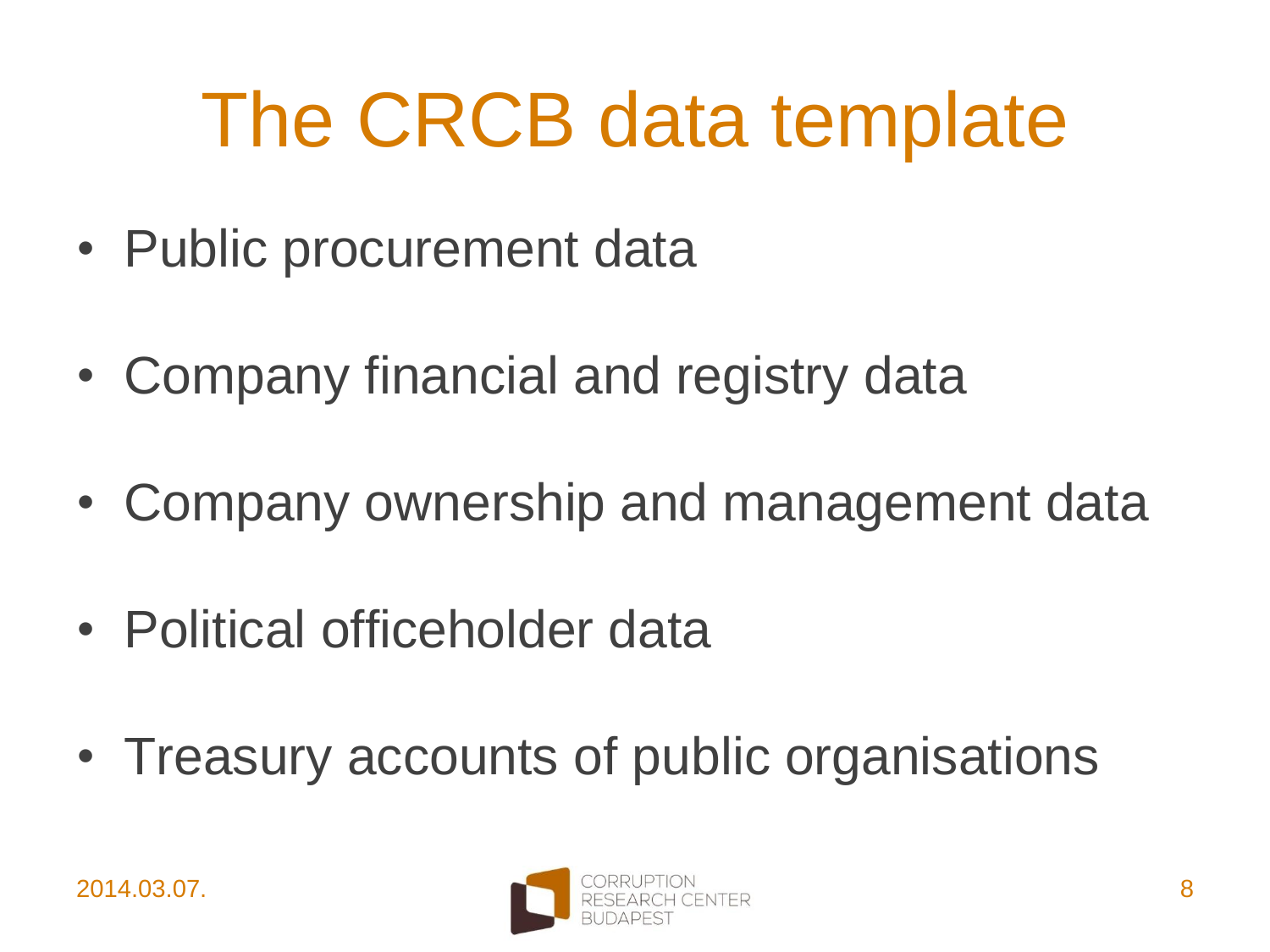## How to pull all this together?

- It is difficult…
	- No low hanging fruits
	- Prepare for a lot of work
	- Ask for expert advice: programmers, administrators

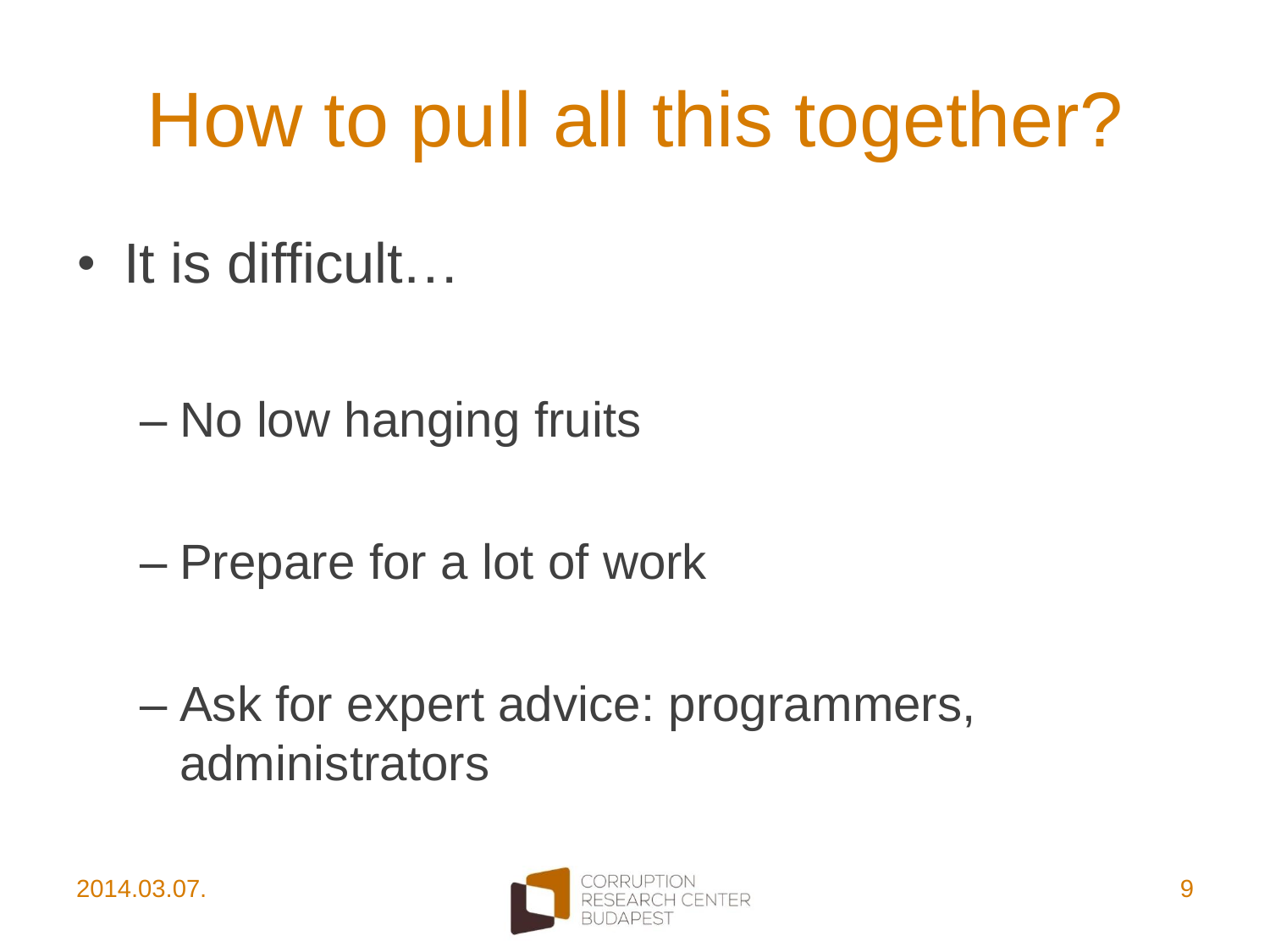## Feasibility across the globe

- Transition economies:
	- HU, CZ, SK: already done
	- Romania: ongoing work
- Developed/emerging economies
	- Italy: ongoing work
	- EU, US
	- Russia, Chile, Brazil
- Developing countries
	- Development agencies' procurement announcements: e.g. <http://www.devbusiness.com/Default.aspx>
	- National portals: Georgia: <http://tendermonitor.ge/en>

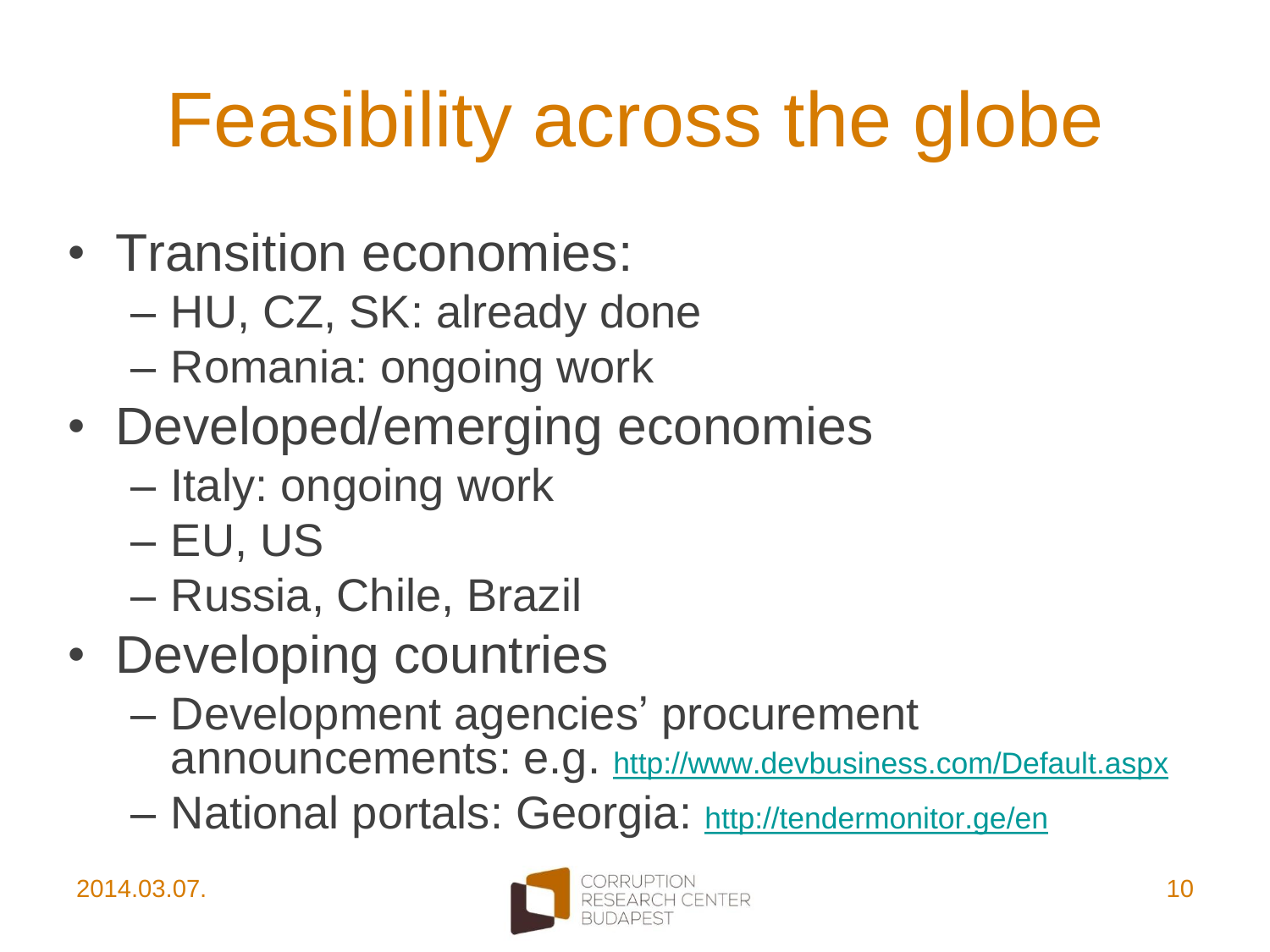Blueprint for measuring institutionalised grand corruption in PP

- 1. Corruption Risk Index (CRI): generation and allocation of rents
- 2. Political Influence Indicator (PII): political influence on companies' market success

3. Political Control Indicator (PCI): direct political control of contractors

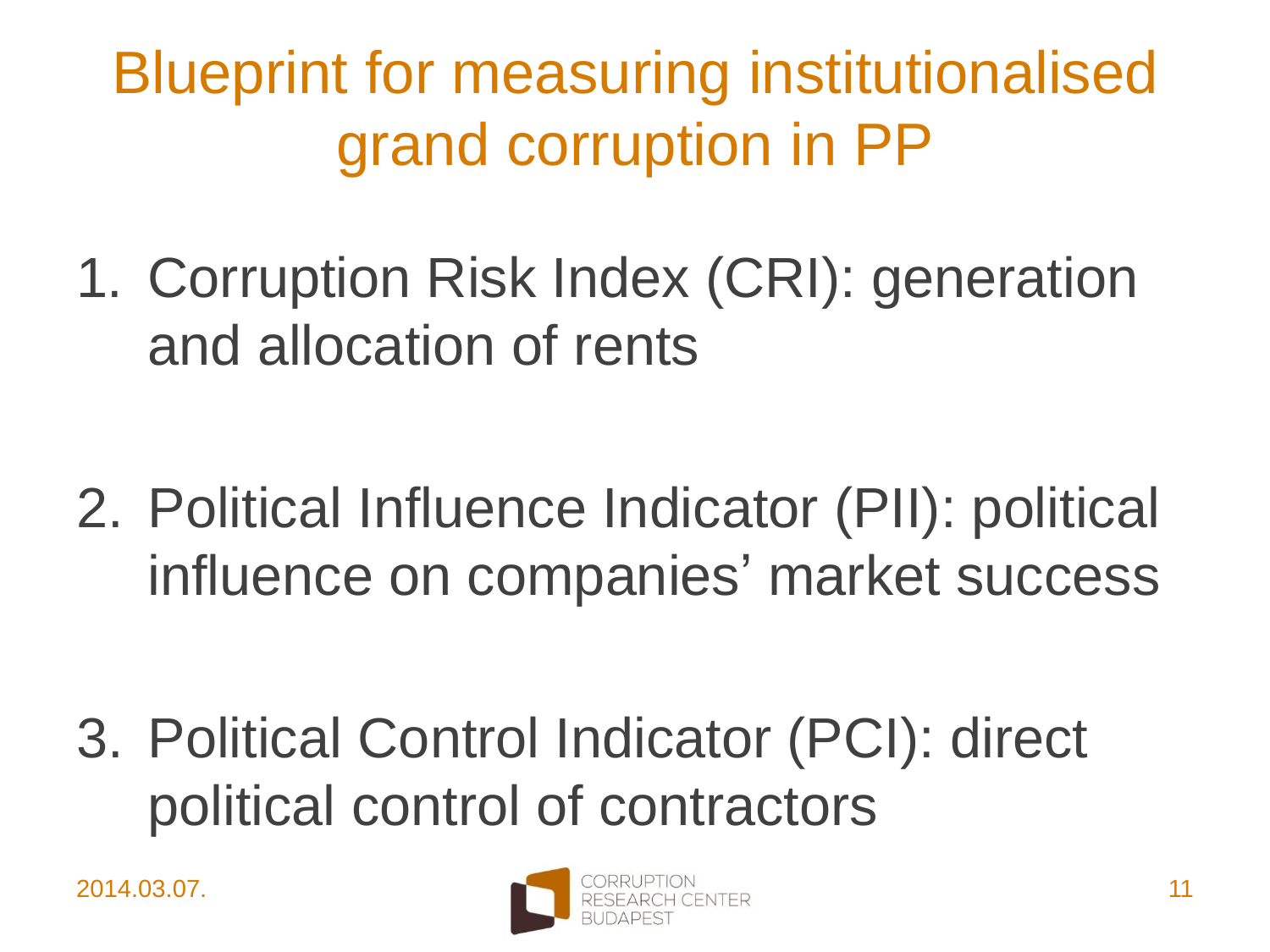## Corruption Risk Index (CRI)

• Probability of institutionalised grand corruption to occur

$$
0\leq C R l^t \leq 1
$$

where 0=minimal corruption risk; 1=maximal observed corruption risk

• Composite indicator of 13 elementary risk (CI) indicators

$$
CRI^t = \sum_j w_j^* C I_j^t
$$

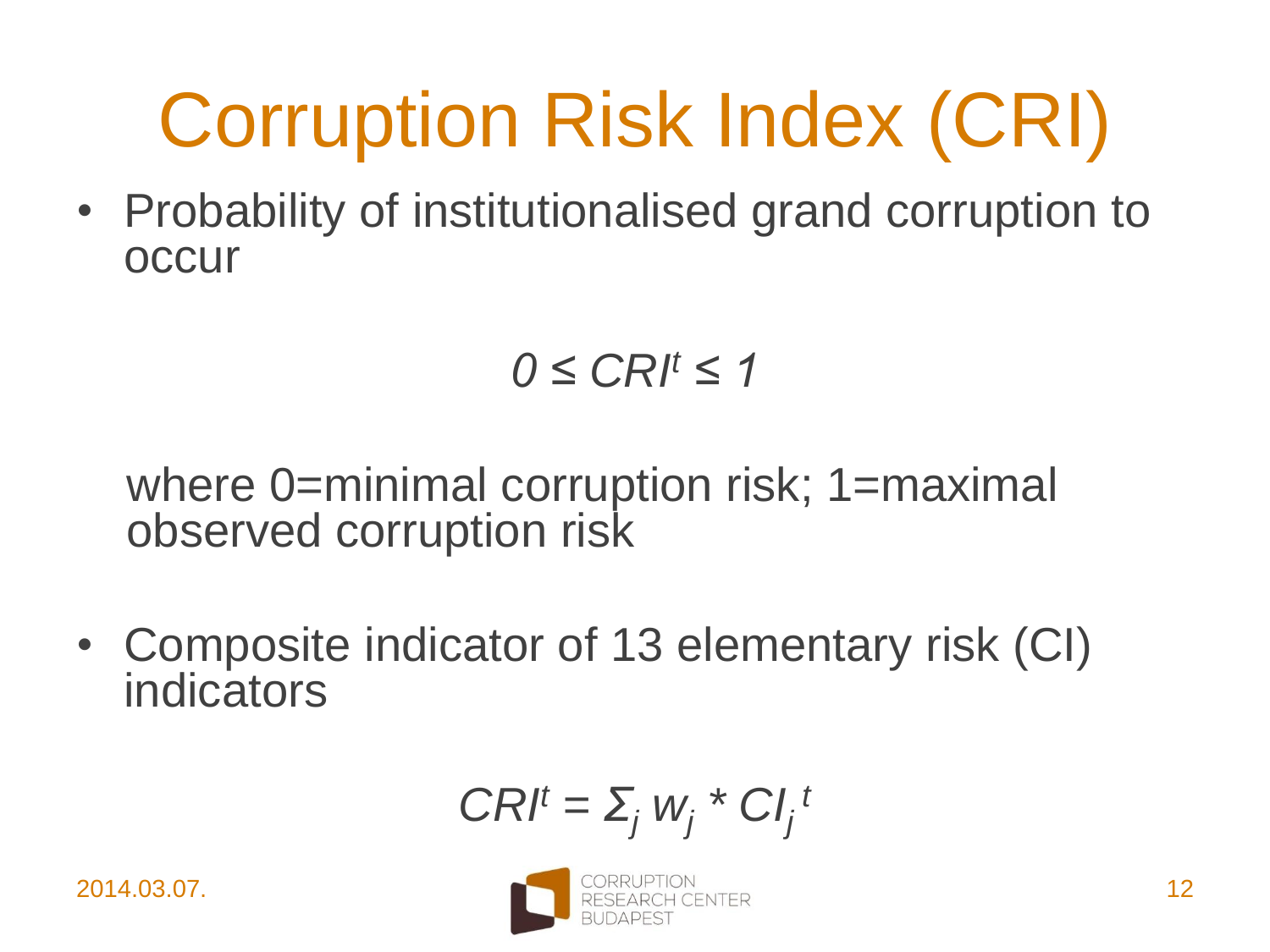## CRI construction

- 1. Wide set of potential components: 30 CIs
- 2. Narrowing down the list to the relevant components: 13 CIs
	- Set of regressions on single bidder and winner contract share
- 3. CRI calculation: determining weights
	- $-$  Stronger predictor $\rightarrow$ higher weight
	- Norming to 0-1 band

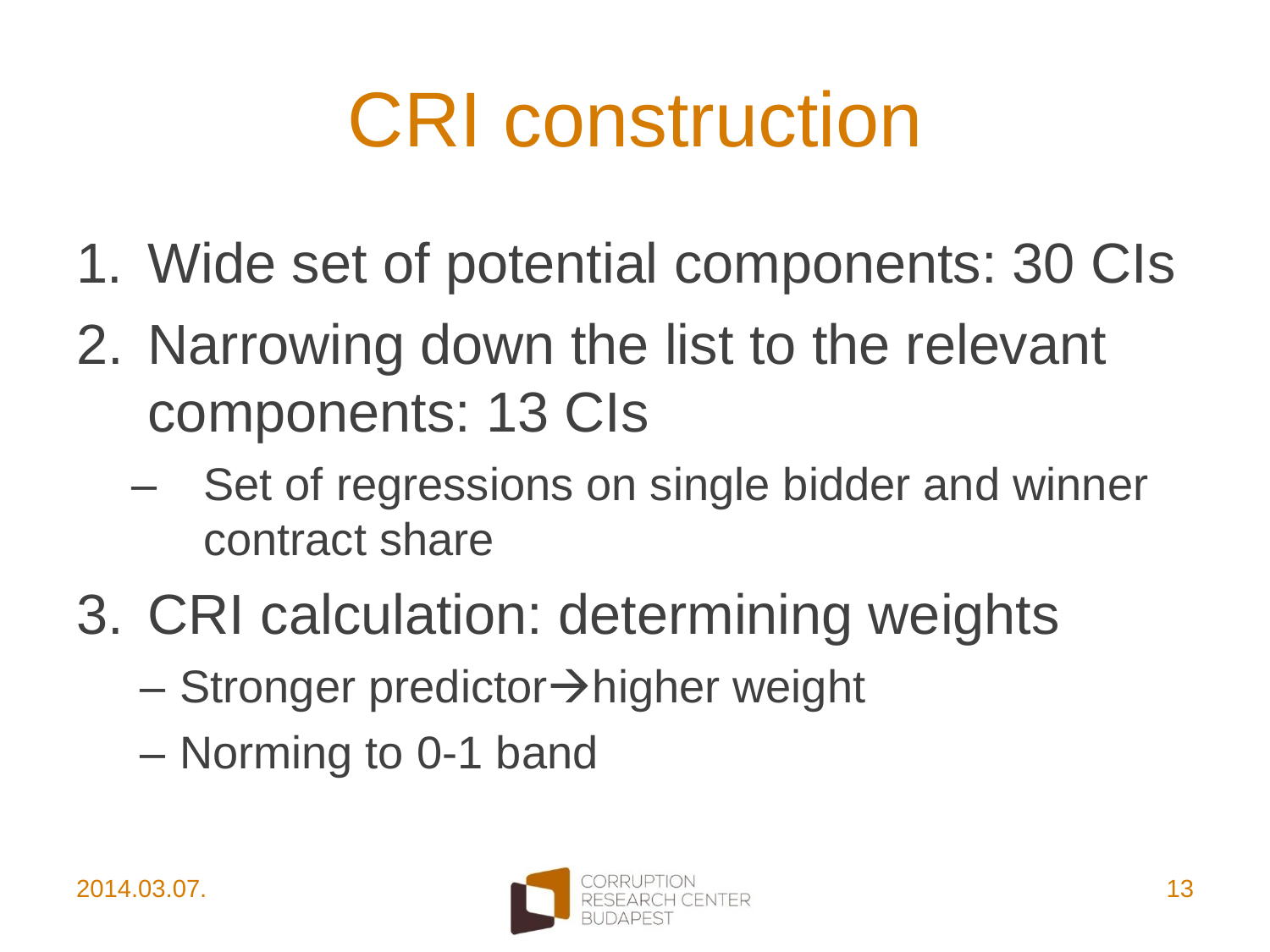#### What kind of CRI distributions arise?

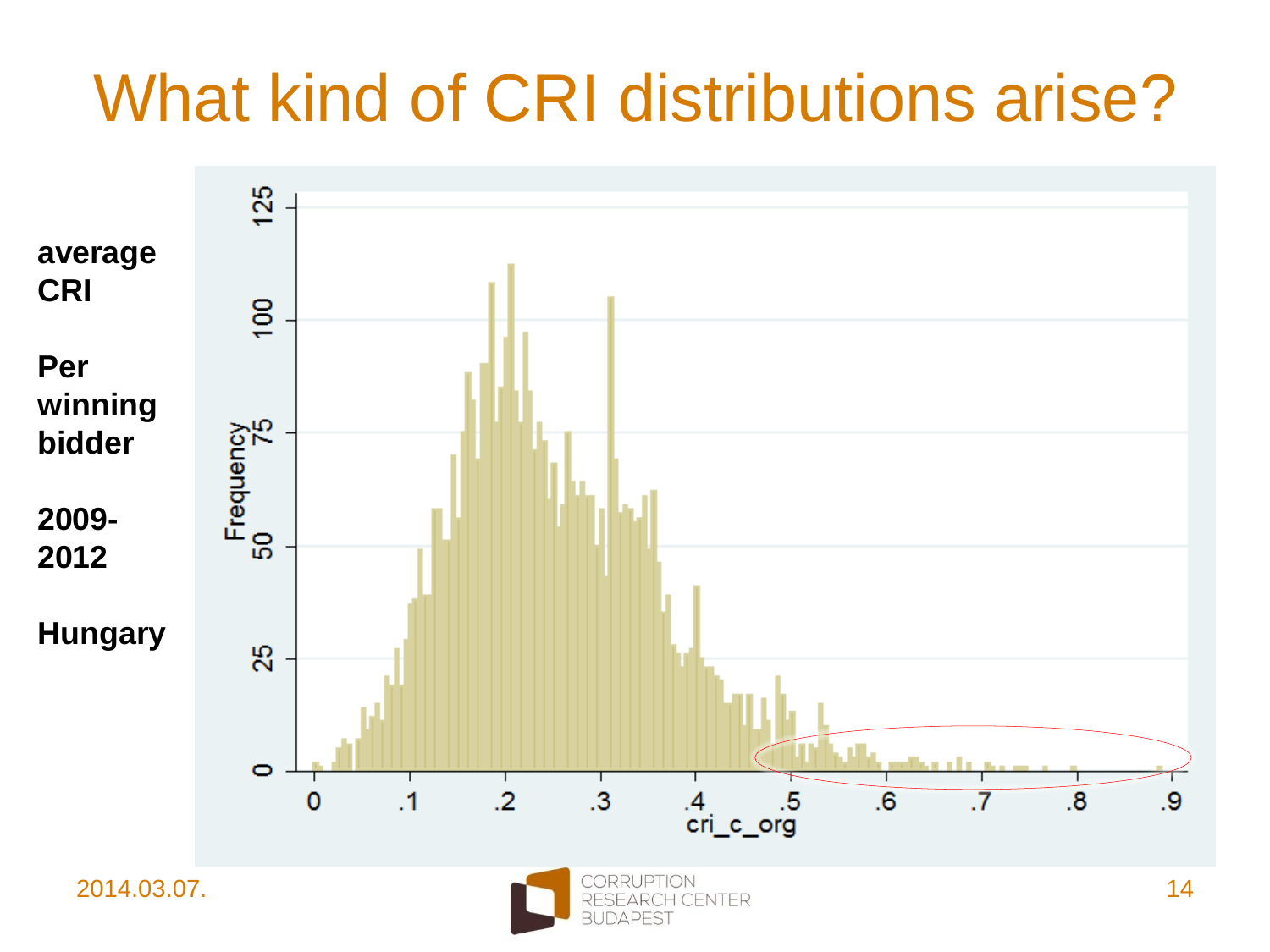## Political Influence Indicator (PII)

• Whether a company's market success depends on the political group in power

$$
PII_i = \begin{cases} 1, & \text{if company } i \text{ is dependent on gov't} \\ 0, & \text{if company } i \text{ is NOT dependent on gov't} \end{cases}
$$

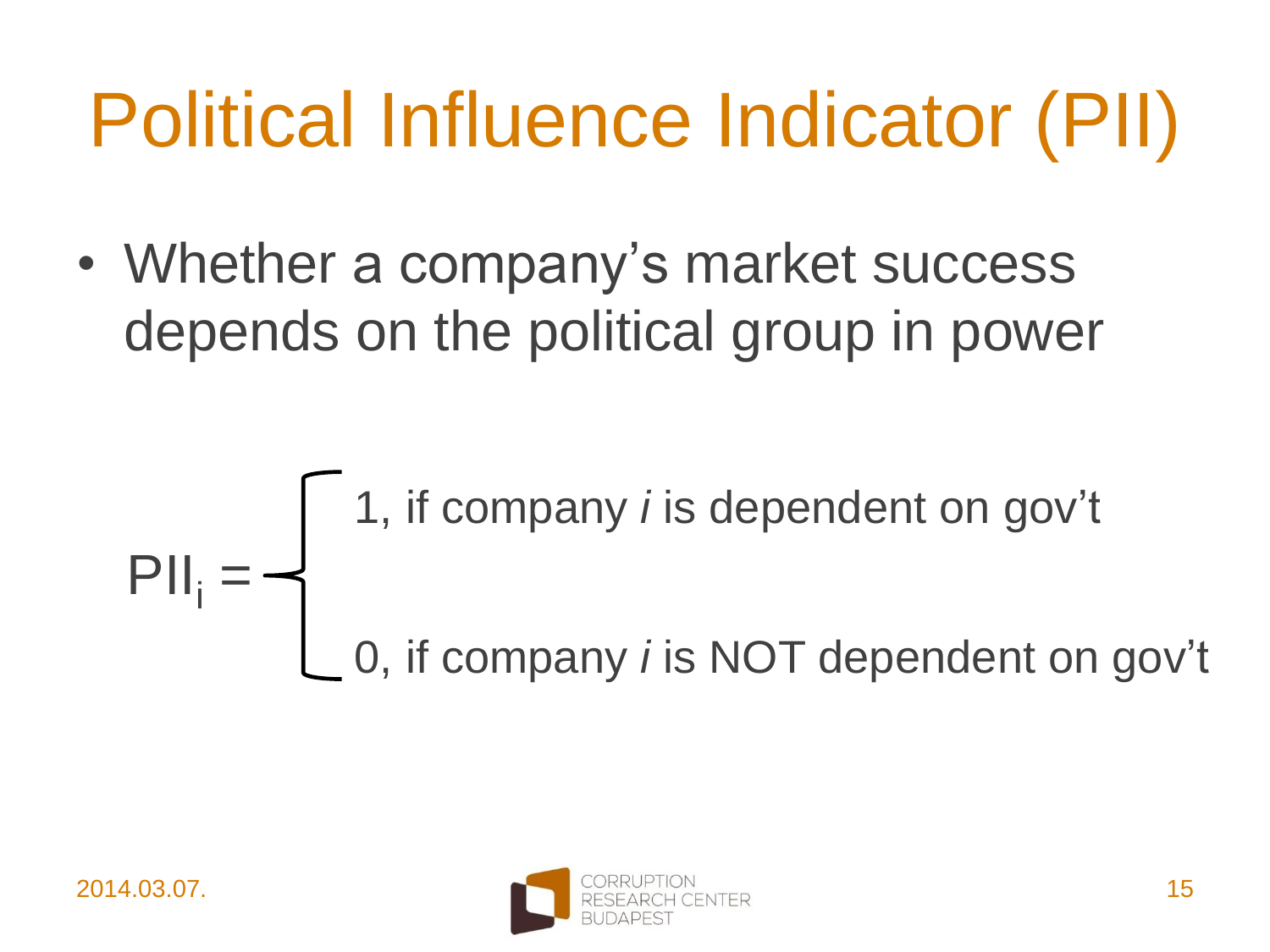## PII construction

- 1. Baseline regressions
	- Explaining contract volume: BEFORE-AFTER gov't change
- 2. Benchmark regressions
	- Same regressions as in 1), but for periods WITHOUT gov't change
- 3. Marking companies
	- Significant and substantial differences between 1) and 2)

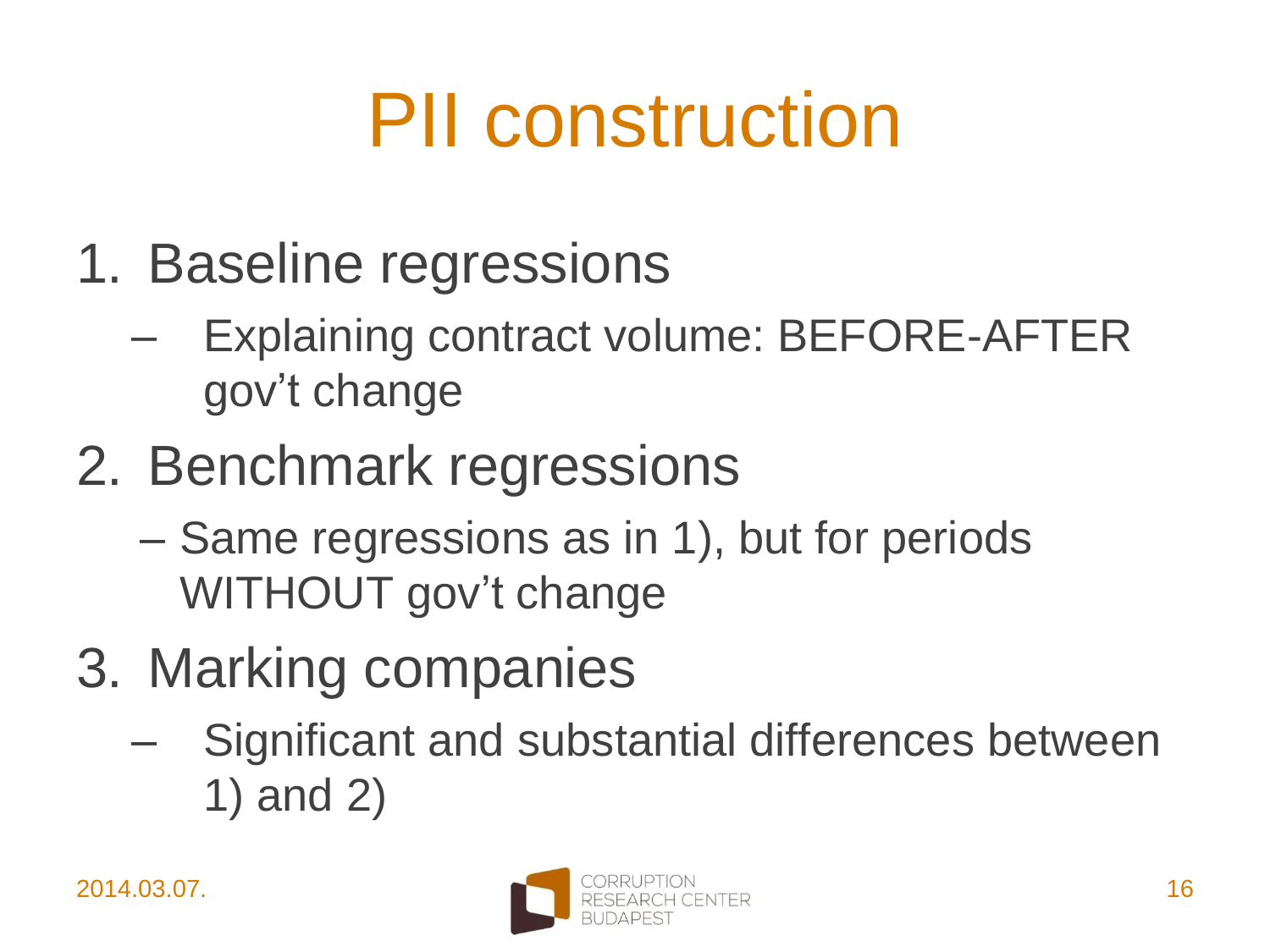#### How does this look in pratice?

Hungary, total public procurement market, HU, 2009-2012



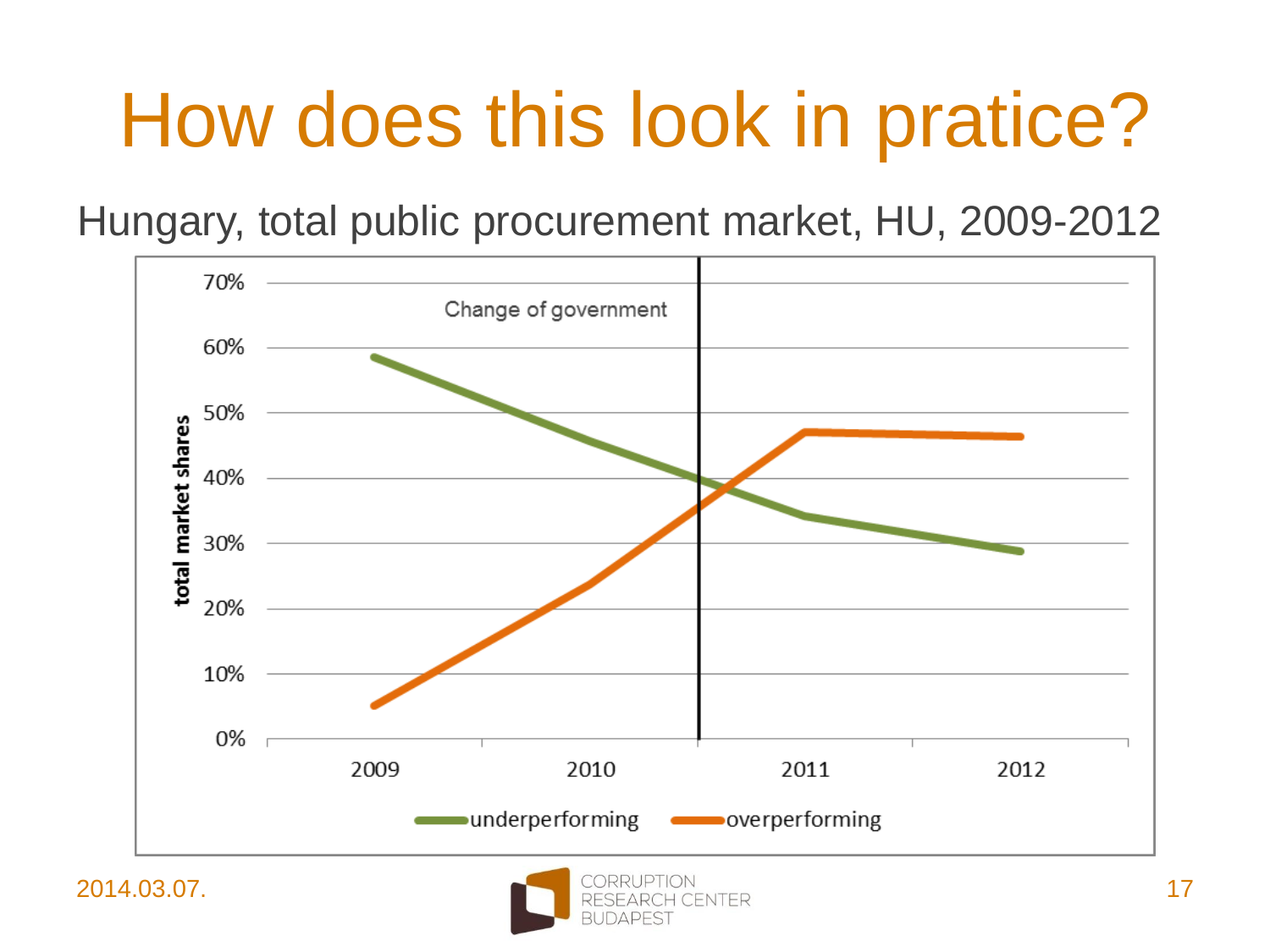## Political Control Indicator (PCI)

• Whether a company has direct political connections

$$
PCIi = \begin{cases} 1, & \text{if company } i \text{ has pol. connections} \\ 0, & \text{if company } i \text{ does NOT have pol. conn.} \end{cases}
$$

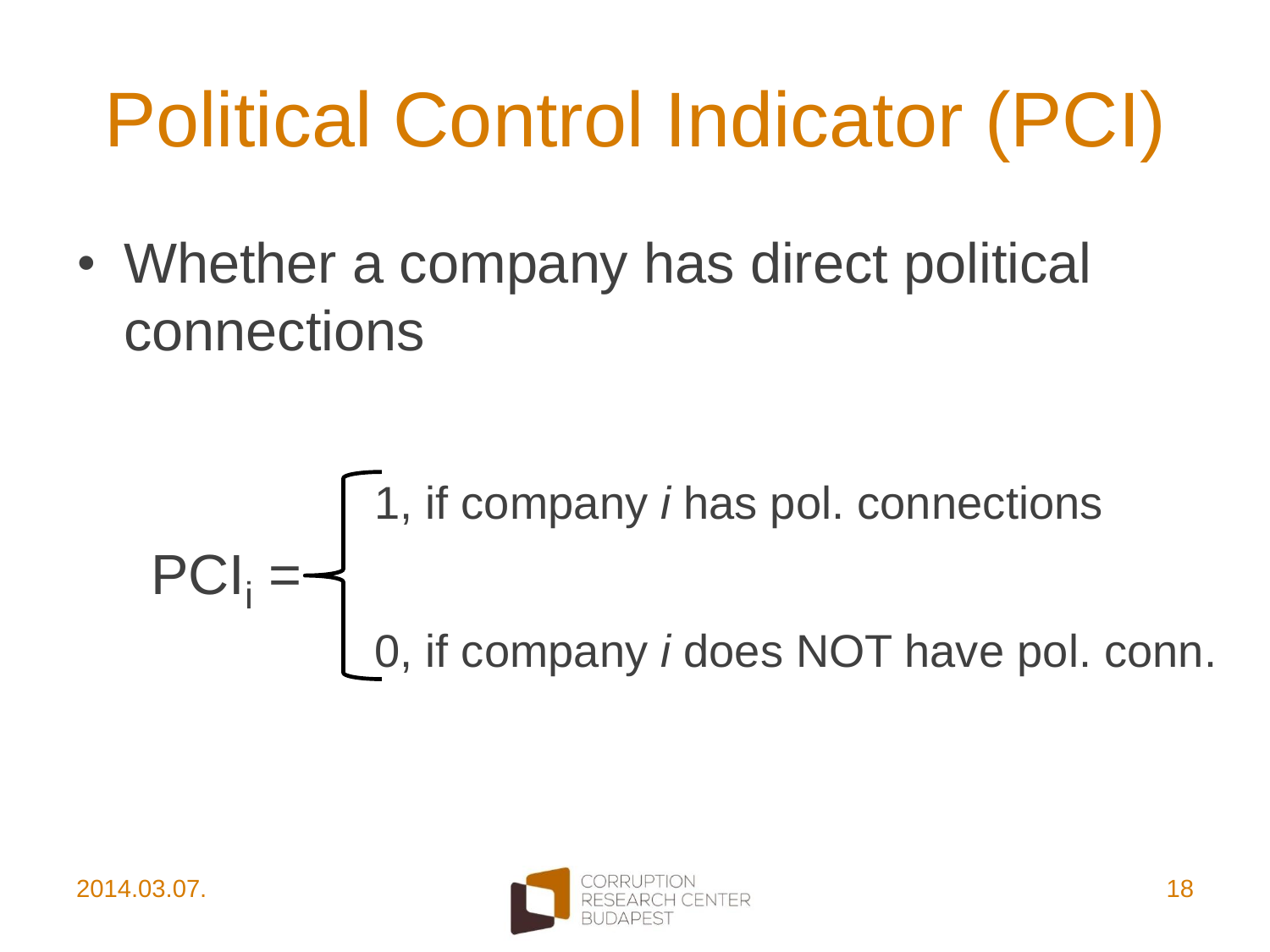## PCI construction

- 1. Collecting names
	- Winners: company registry
	- Political officeholders: electoral registry, company registry, treasury records
- 2. Matching names/individuals
	- Biographical data
	- Statistical matching: name frequency,distance
- 3. Marking companies

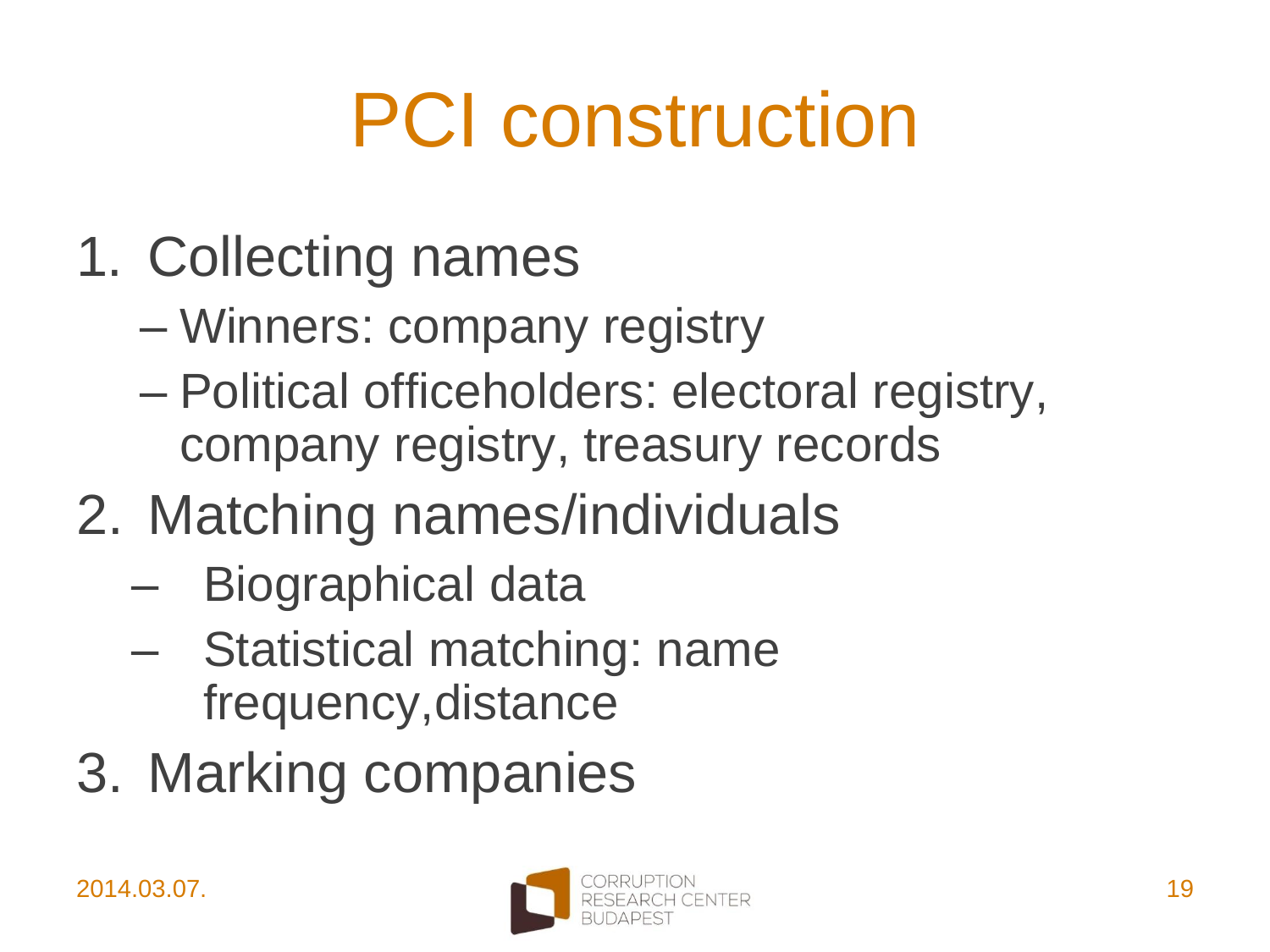## Indicator validity 1.

- Our corruption indicators co-vary
- For example: CRI + PCI, HU, 2009-2012

| Group                     | N    | <b>Mean CRI</b> | Std. Err. | Std. Dev. | 95% Conf.Interval |          |
|---------------------------|------|-----------------|-----------|-----------|-------------------|----------|
| 0=no political connection | 2900 | 0.254           | 0.002     | 0.111     | 0.250             | 0.258    |
| 1=politically connected   | 1449 | 0.265           | 0.003     | 0.110     | 0.260             | 0.271    |
| combined                  | 4349 | 0.258           | 0.002     | 0.111     | 0.254             | 0.261    |
| difference (CRI1-CRI0)    |      | $-0.011***$     | 0.004     |           | $-0.018$          | $-0.004$ |

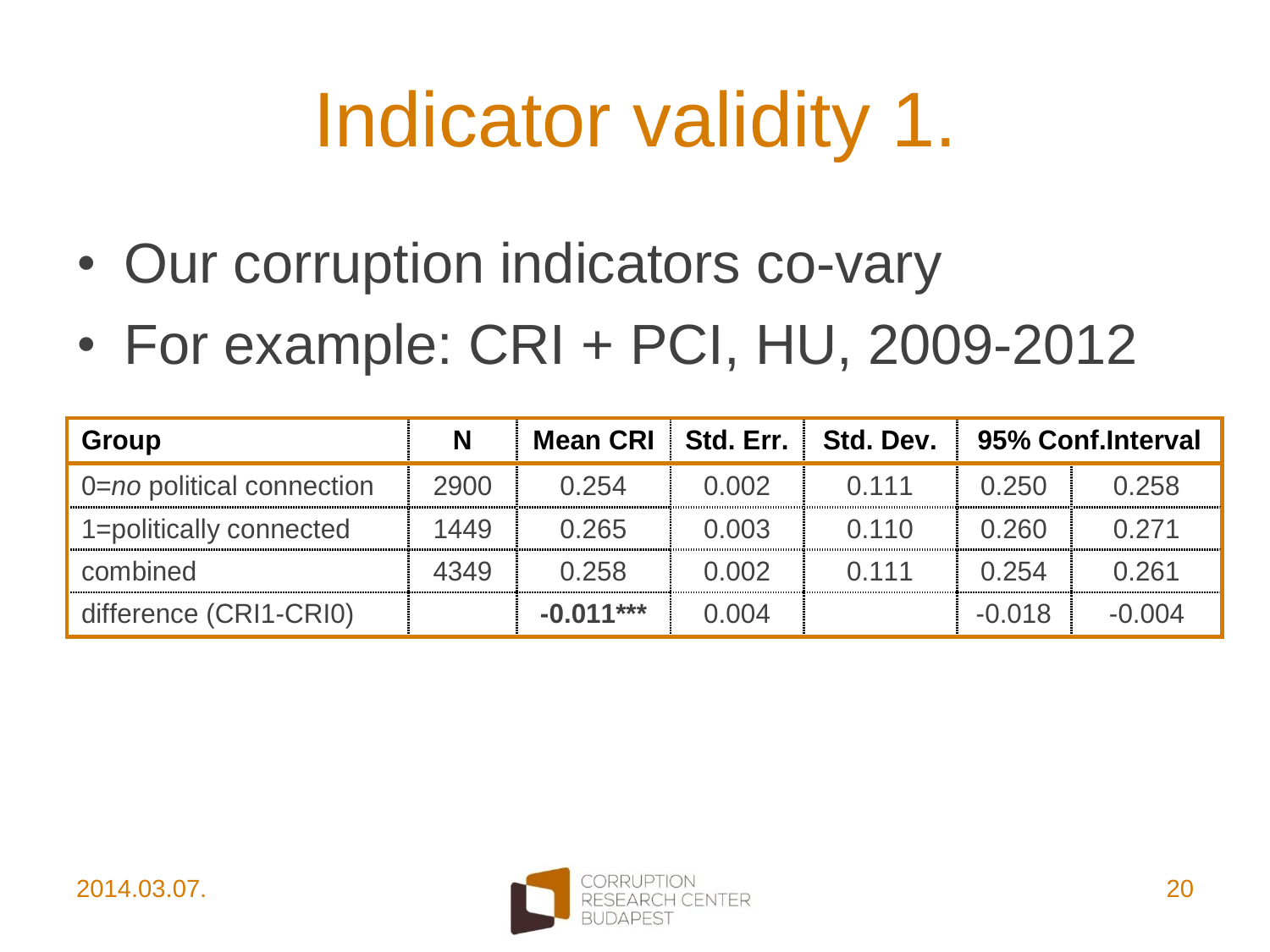## Indicator validity 2.

- Our indicators relate to external variables as expected: **money laundering, diversion of funds**
- Financial Secrecy Index + CRI in HU, 2009-2012



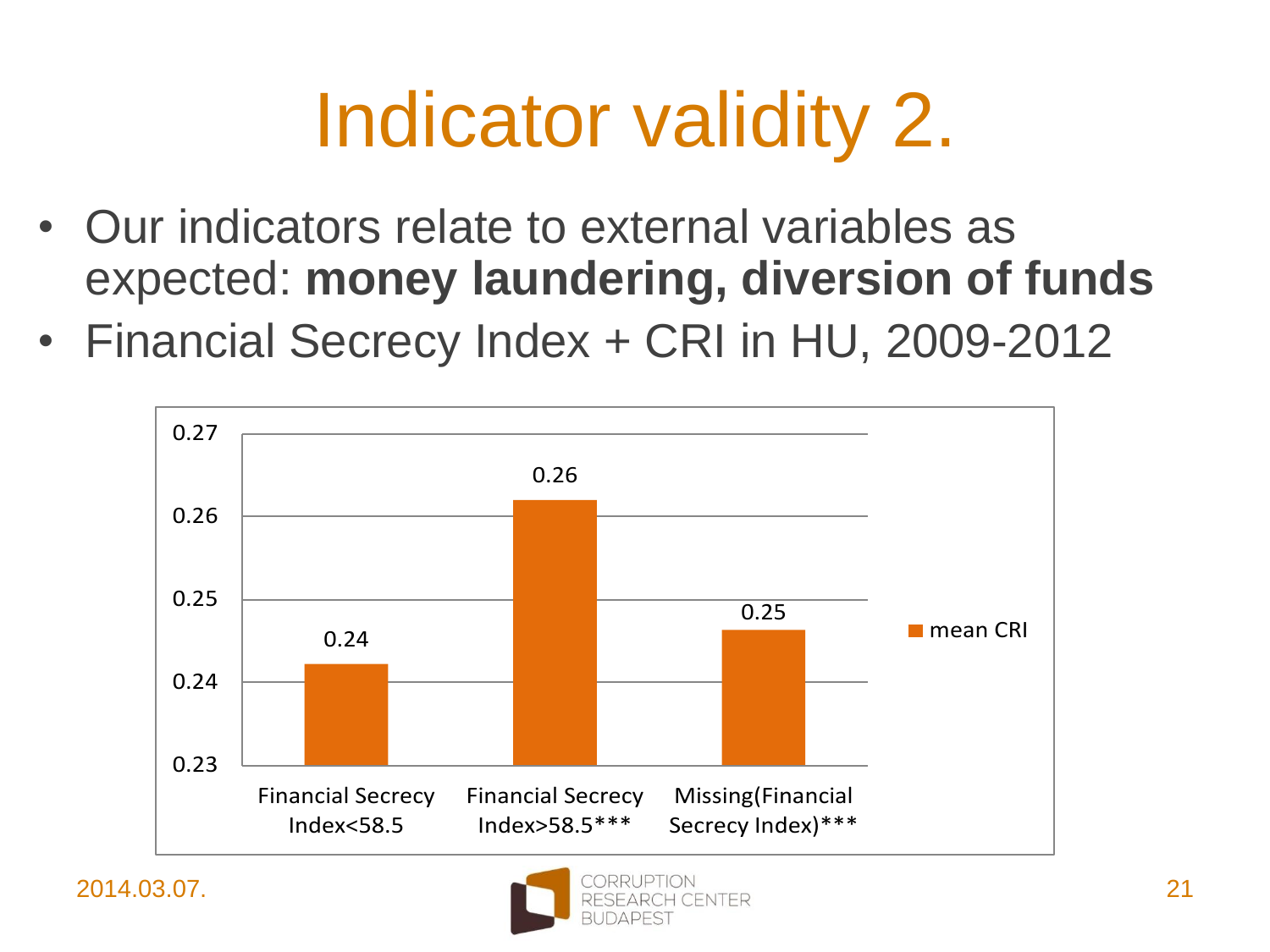#### Indicator validity 3.

- Our indicators relate to external variables as expected: **rent extraction**
- Mean profitmargin + CRI in HU, 2009-2012



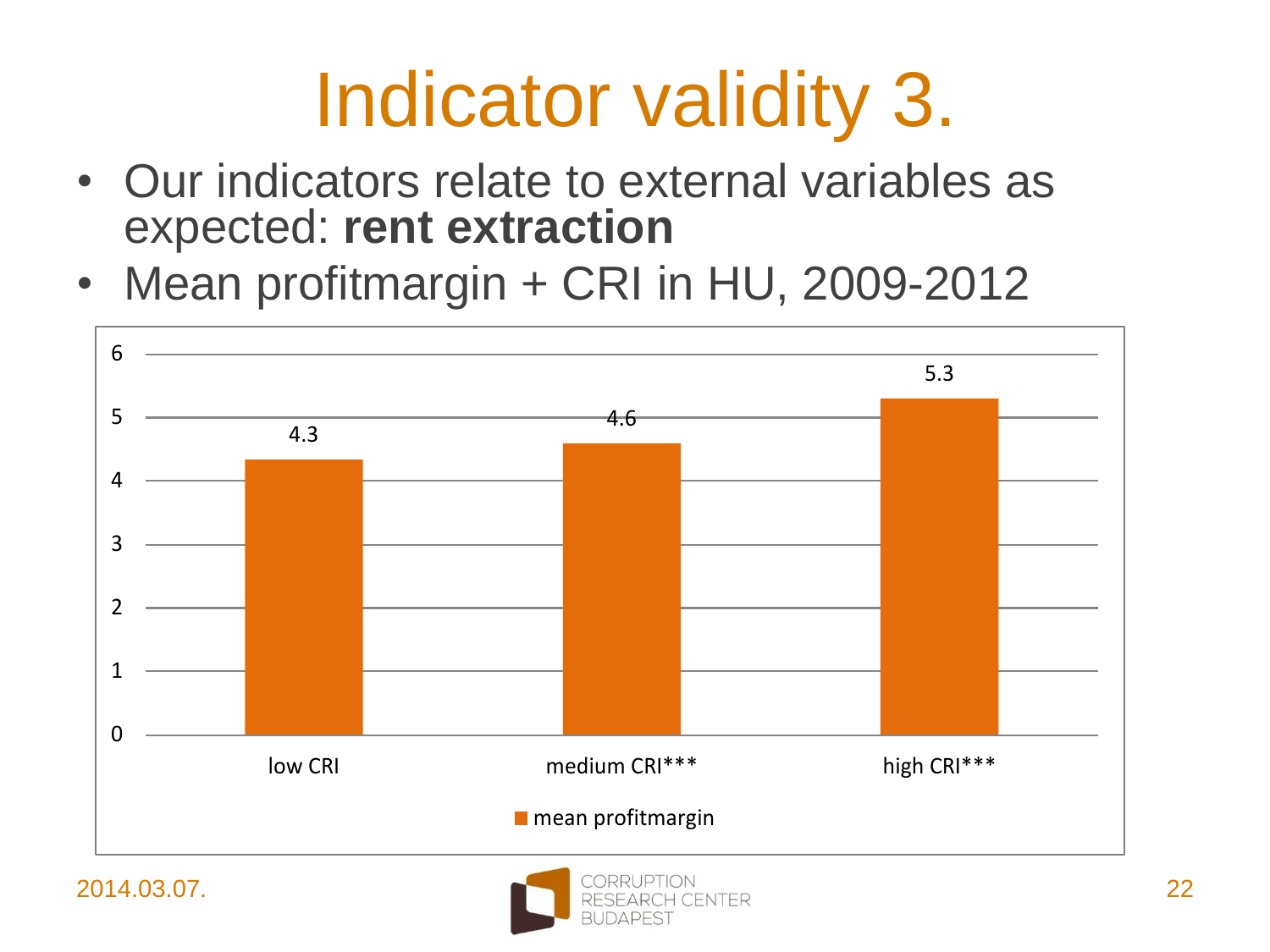## Limitations

- You get what you measure: **no general indicator of corrupotion!**
- Reflexivity
- Two essential requirements
	- **Scope**: transparency is a preprequisite: if governments fiddle with it, measurement breaks down
	- **Variance**: we need to compare corrupt to non-corrupt: Sweden and Russia might not work

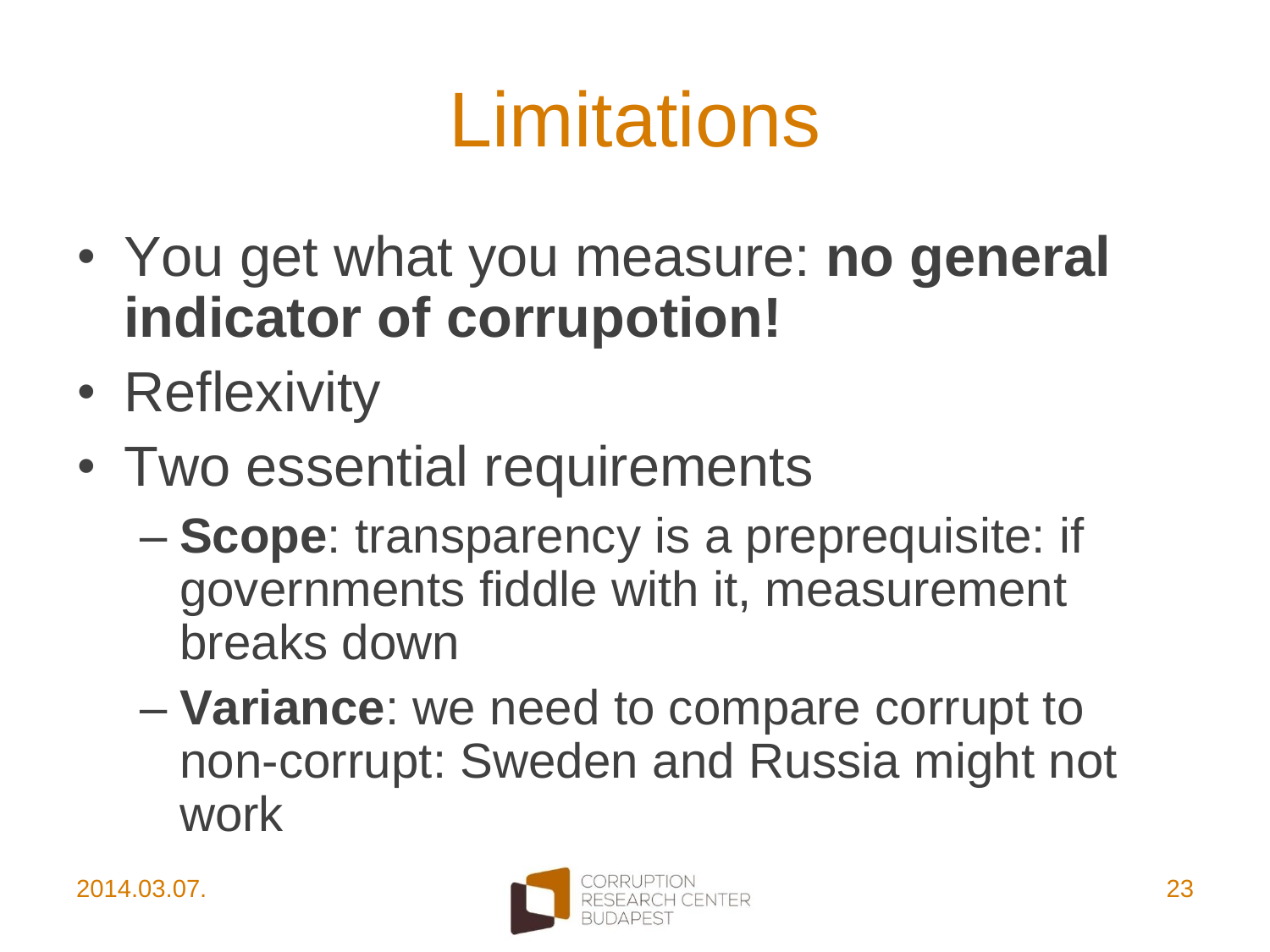#### Applications 1. – tracking corruption

• CRI over time in HU, 2009-2012



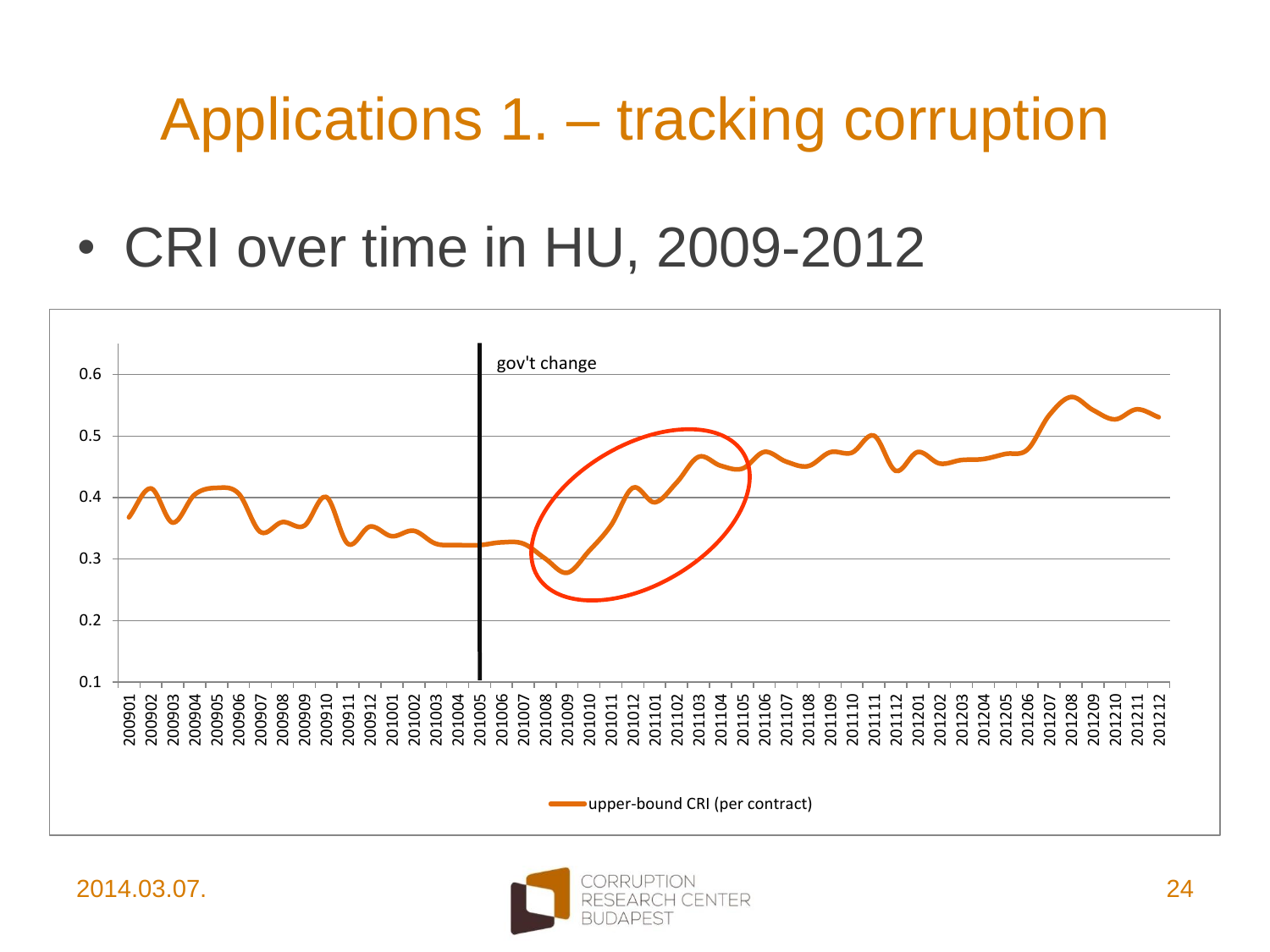#### Application 1. – Decomposing change



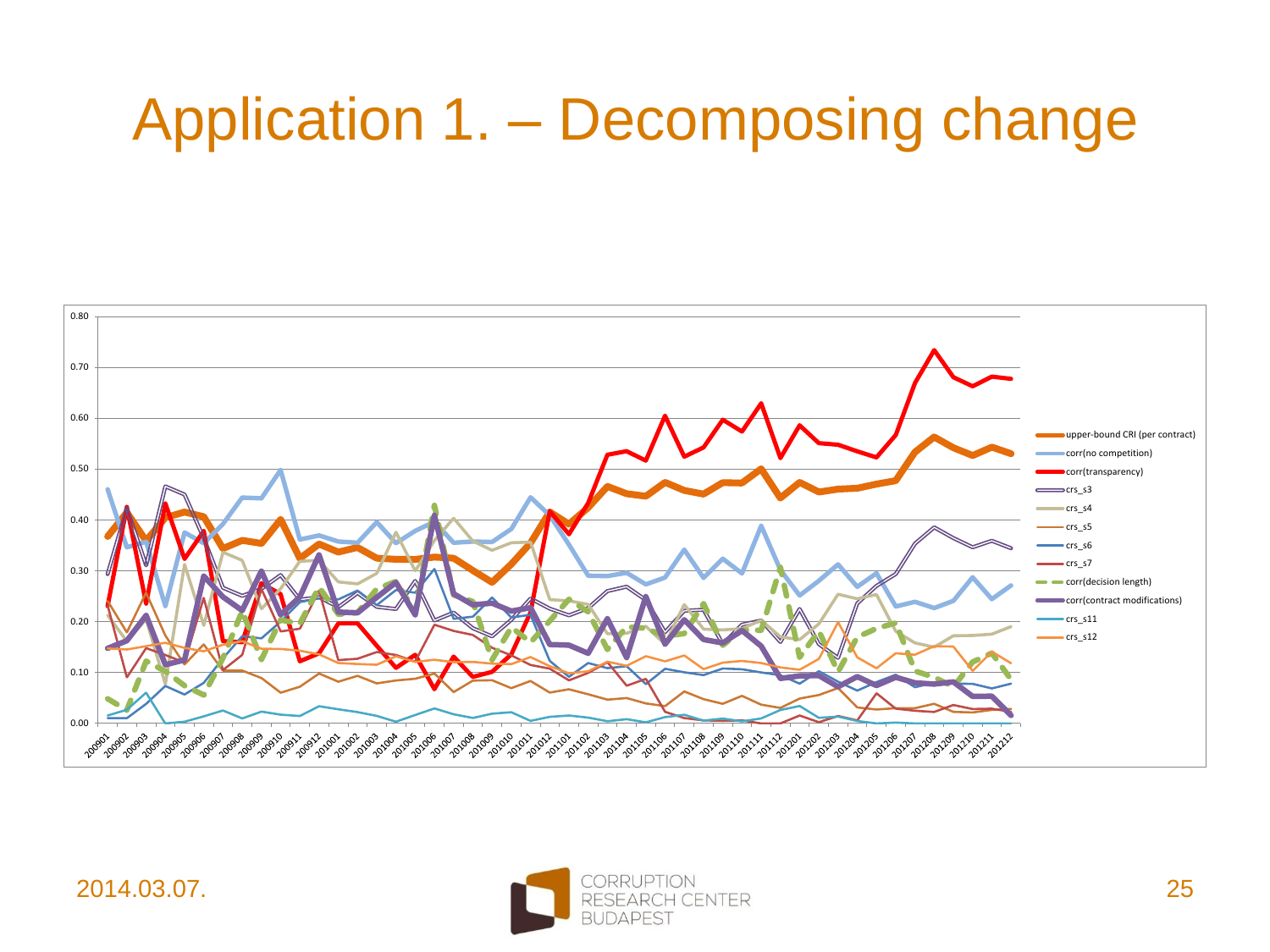## Applications 2. EU Funding

• EU structural funds' impact on corruption in CEE



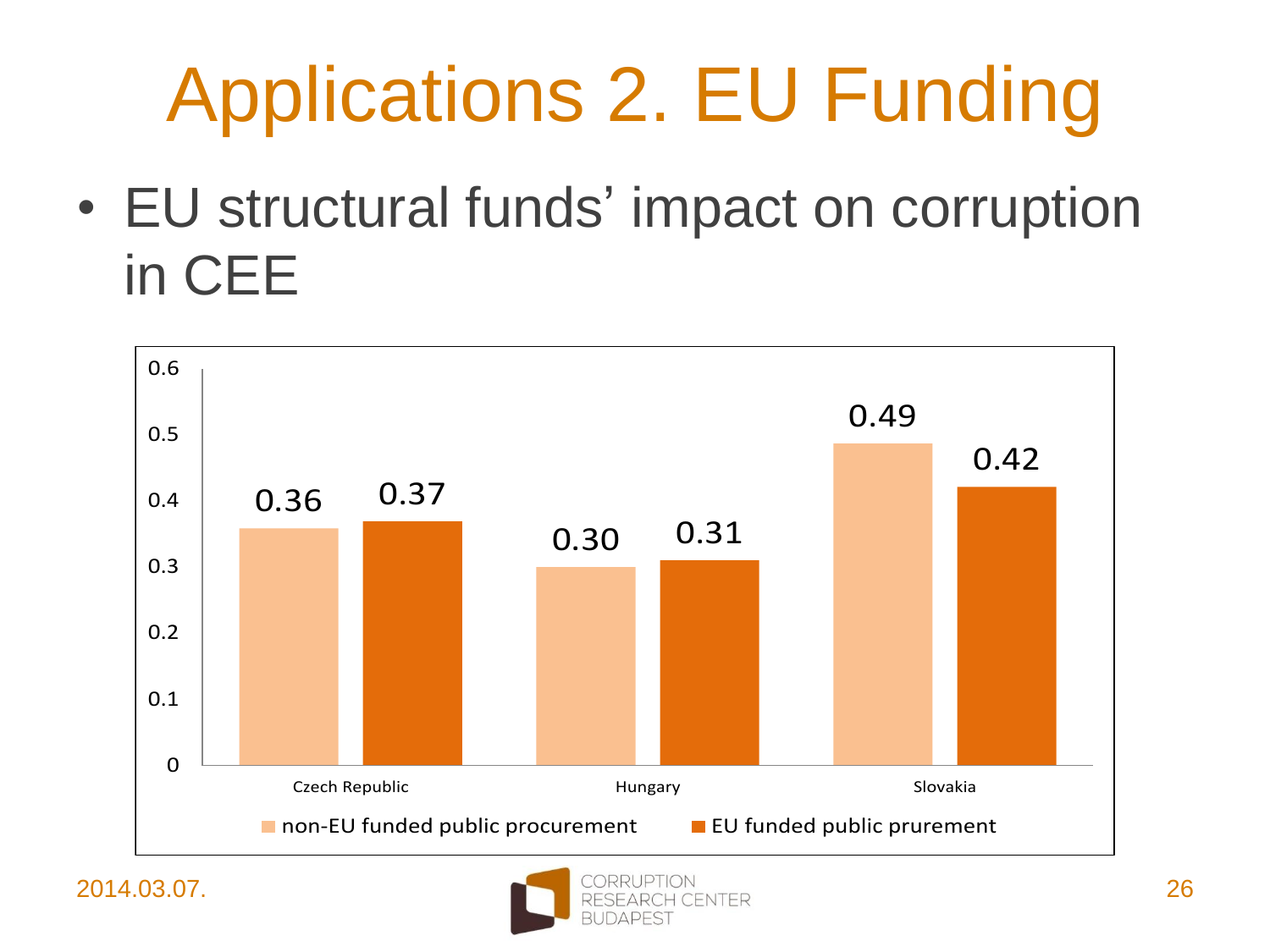#### Applications 3. State capture

**Total** contr. network, HU, 2009- 2010Q2

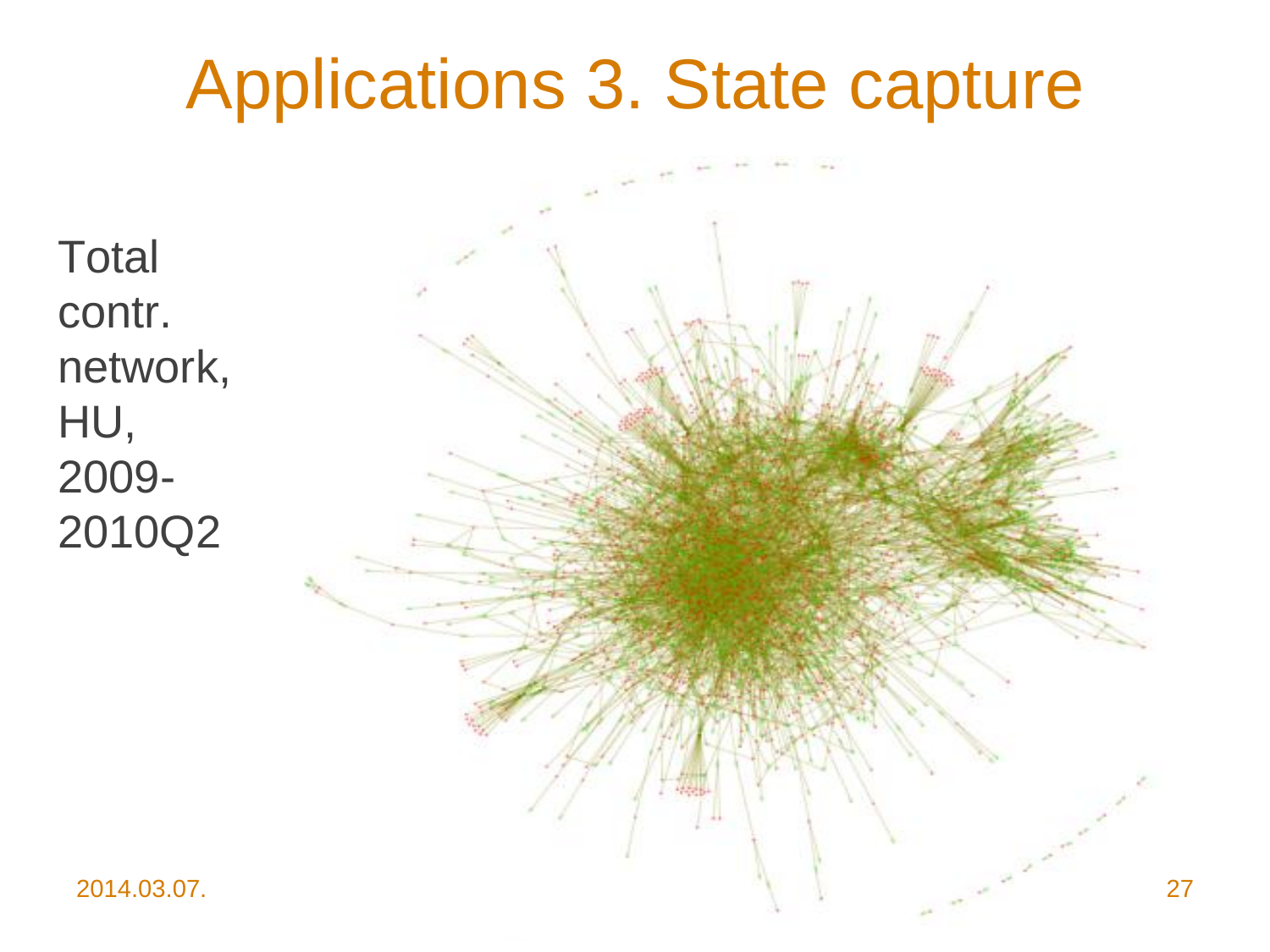#### Applications 3. State capture

High CRI contr. network, HU, 2009- 2010Q2

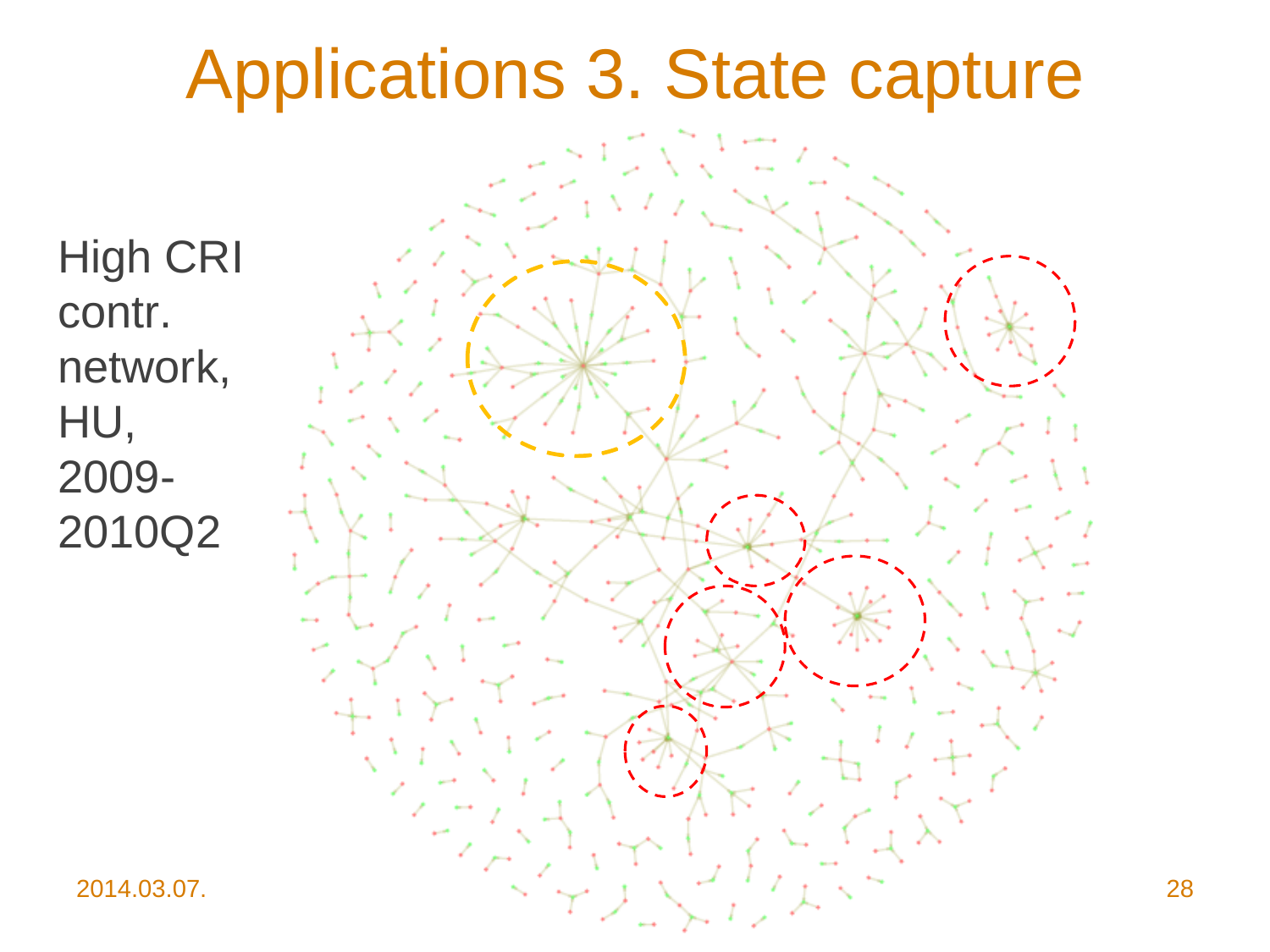#### Further areas of application

- EU funds disbursement to private companies (e.g. HU)
- Sale of public assets (e.g. CZ, HU)
- Public auctions (e.g. wheat in HU)
- Lawmaking and regulatory capture (e.g. HU)
- Online public sector transparency (e.g. HU)

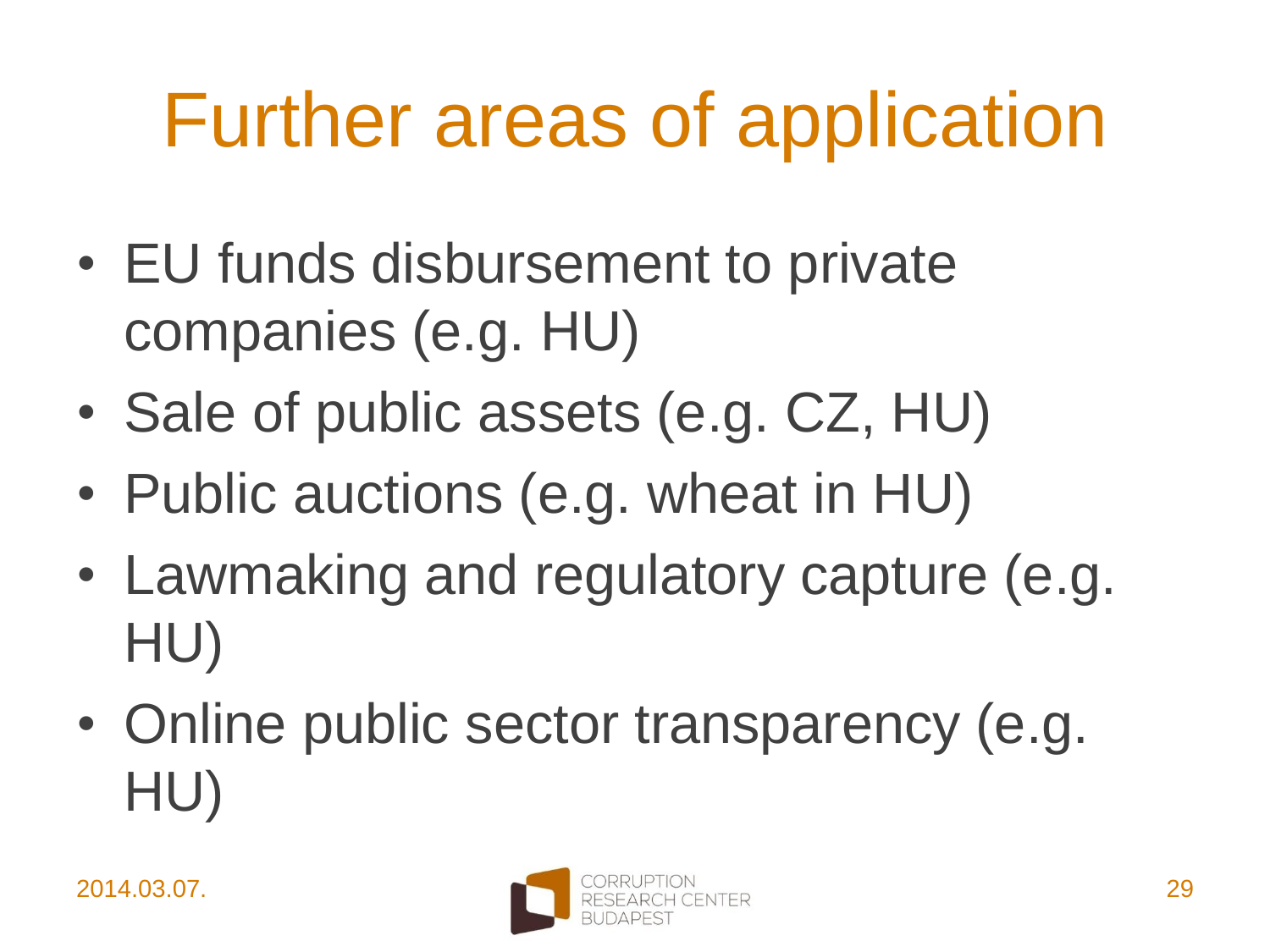#### Looking forward to your questions!

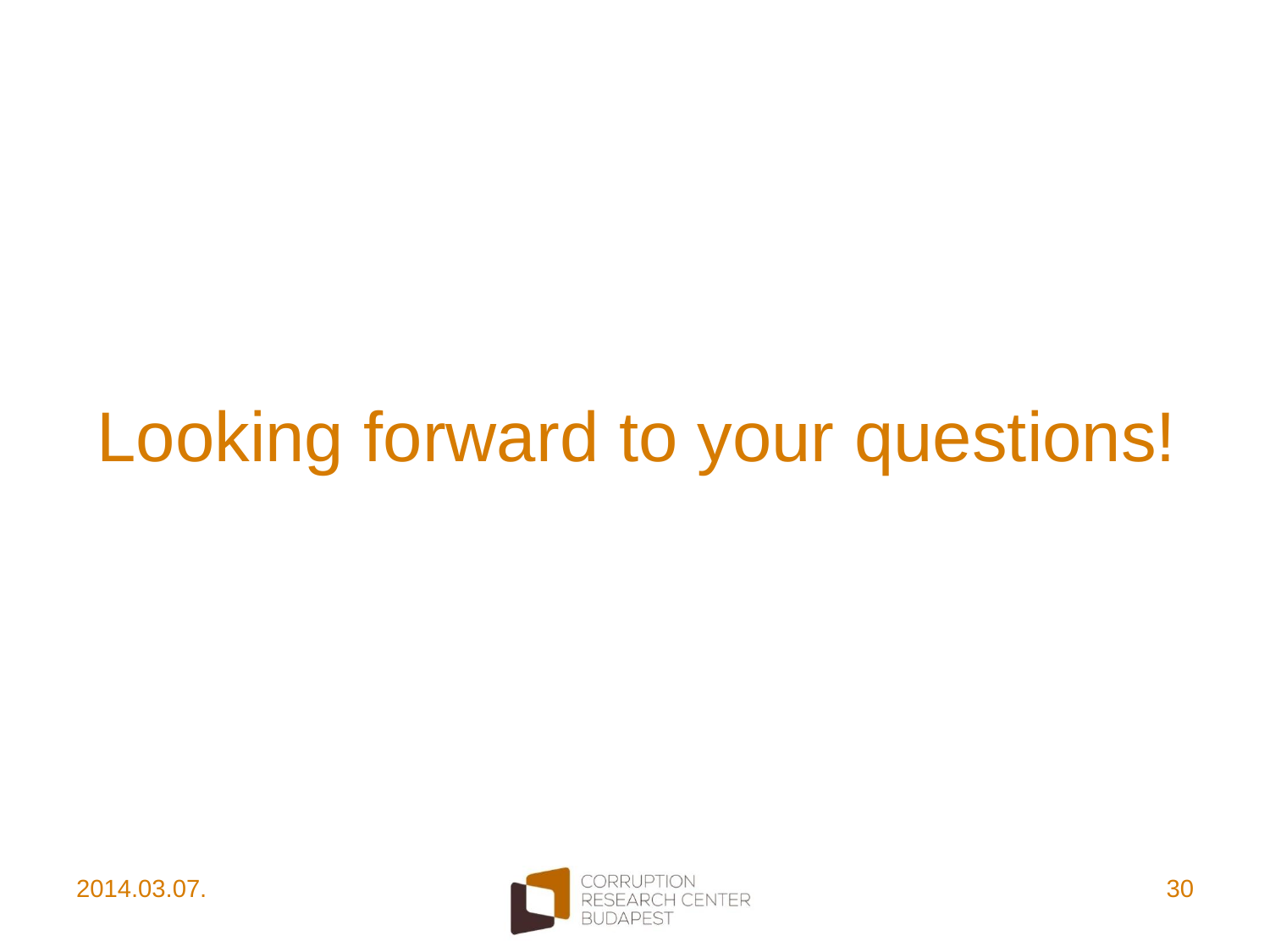#### Further information about this approach

Corurption Research Center Budapest: [www.crcb.eu](http://www.crcb.eu/)

#### **Published material:**

Fazekas, M., Tóth, I. J. (2014), *Three indicators of institutionalised grand corruption using administrative data*. Budapest: Corruption Research Centre.

Fazekas, M., Tóth, I. J., & King, L. P. (2013). *Anatomy of grand corruption: A composite corruption risk index based on objective data*. CRC-WP/2013:02, Budapest: Corruption Research Centre.

Fazekas, M., Tóth, I. J., & King, L. P. (2013). *Corruption manual for beginners: Inventory of elementary "corruption techniques" in public procurement using the case of Hungary*. CRC-WP/2013:01,Corruption Research Centre, Budapest.

Fazekas, M., Tóth, I. J., & King, L. P. (2013). Hidden Depths. The Case of Hungary. In A. Mungiu-Pippidi (Ed.), *Controlling Corruption in Europe vol. 1* (pp. 74–82). Berlin: Barbara Budrich Publishers.

Fazekas, M., Chvalkovská, J., Skuhrovec, J., Tóth, I. J., & King, L. P. (2013). *Are EU funds a corruption risk? The impact of EU funds on grand corruption in Central and Eastern Europe*. CRC-WP/2013:03, Corruption Research Centre, Budapest.

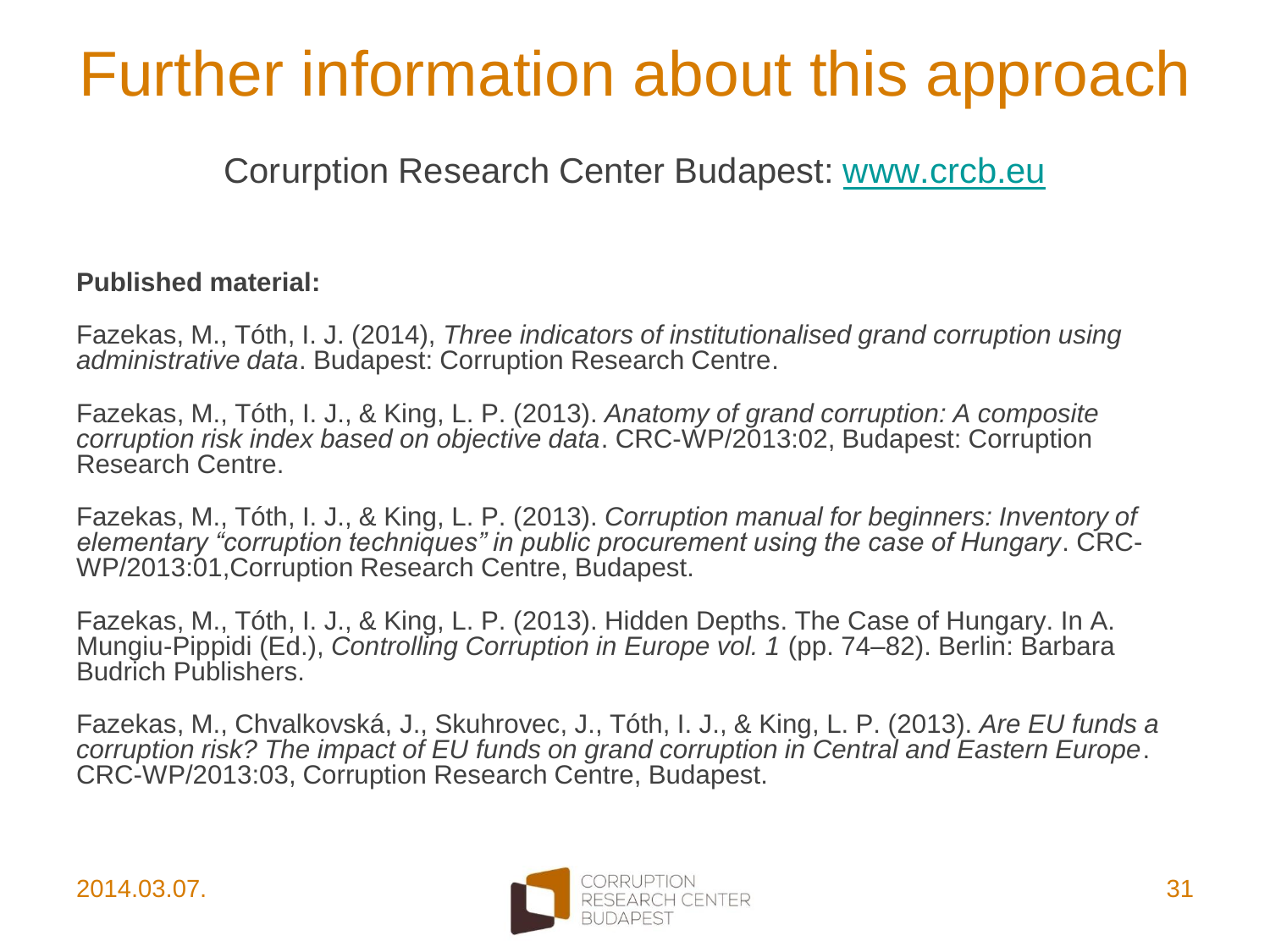#### Annexes

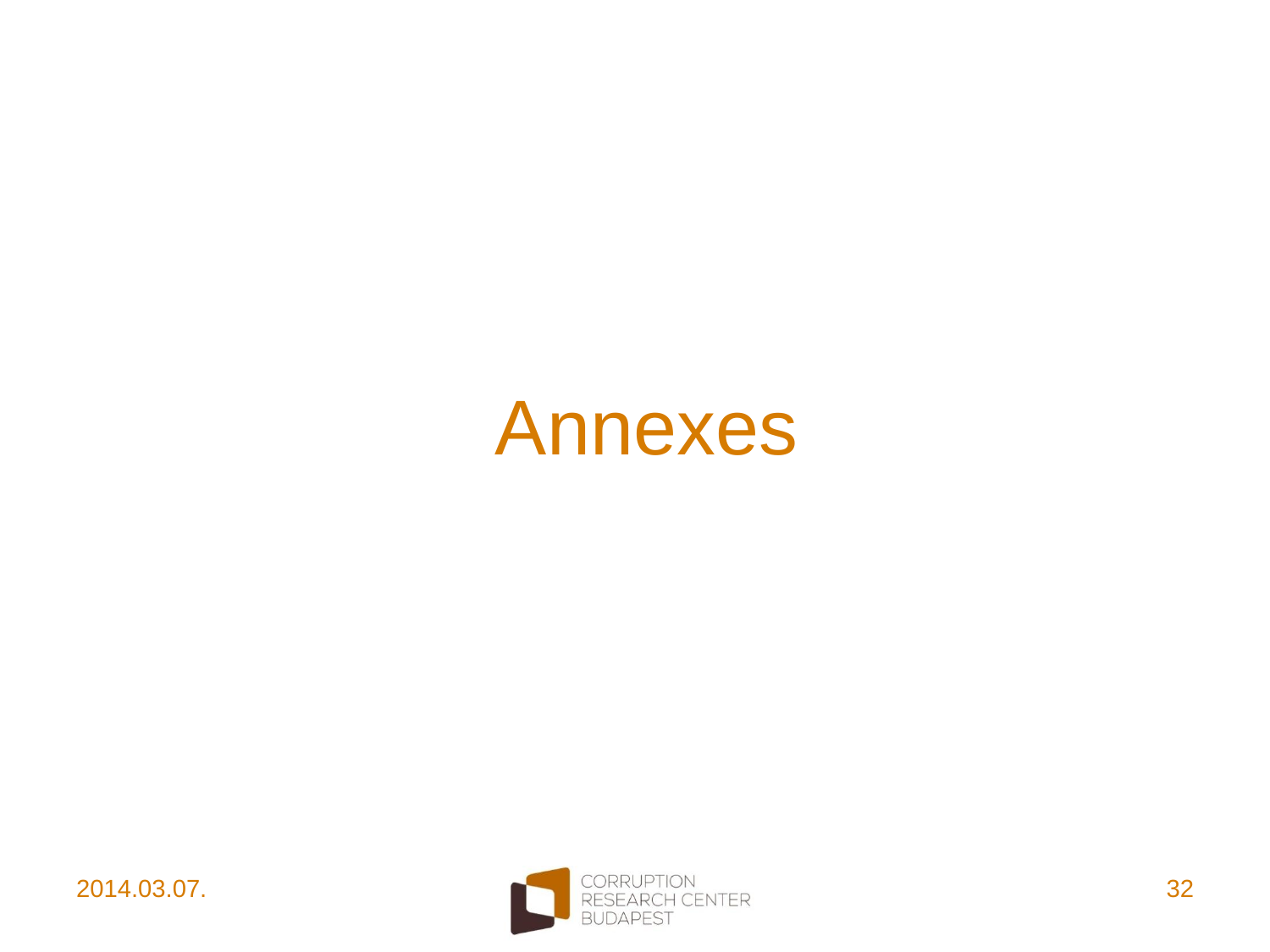#### Example of corruption indicators

#### 1. Length of submission period



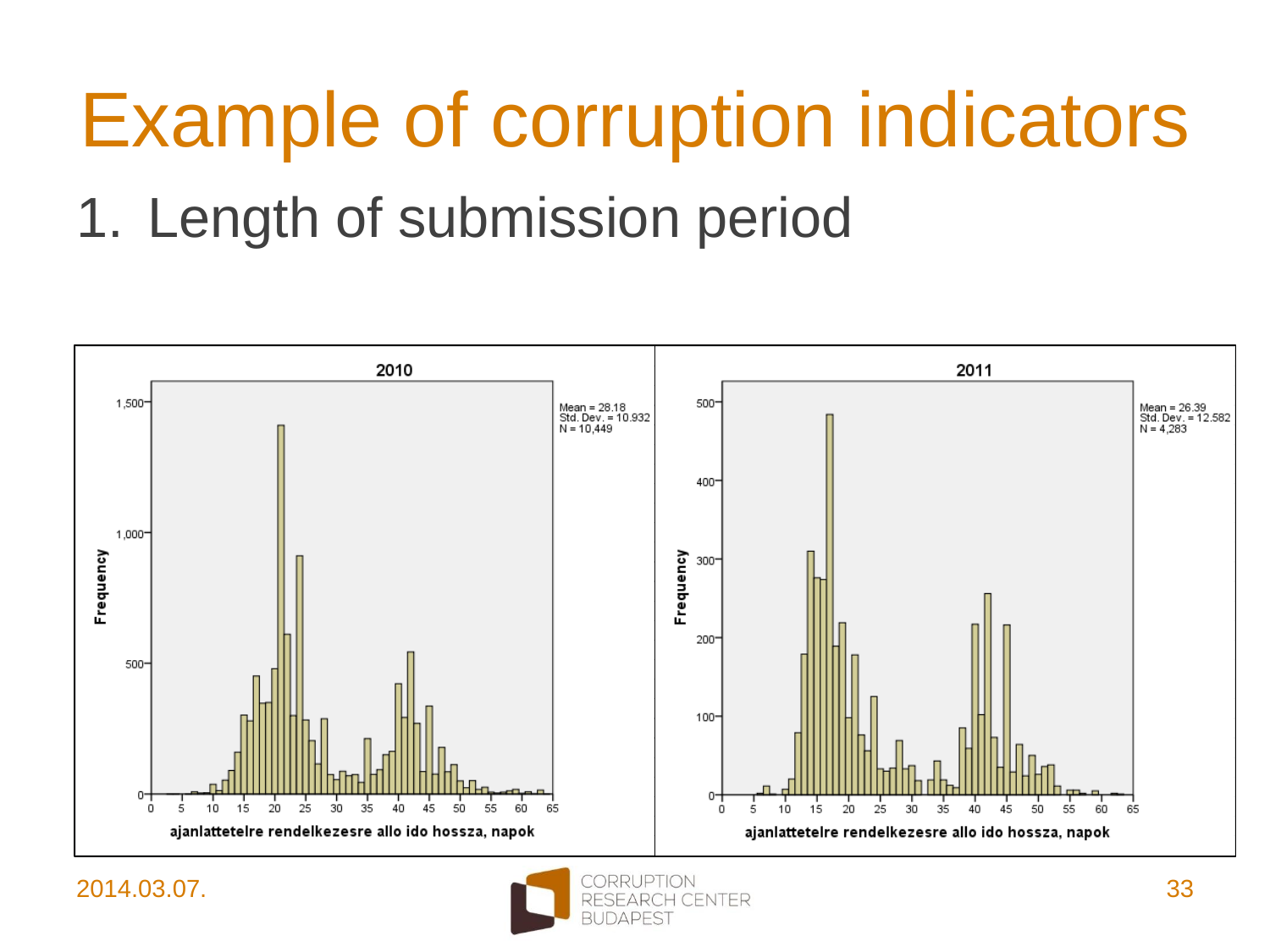## CRI-component identification

- Regressions deliver component weights and thresholds
- Component categorisation (example: relative price of tender documentation)



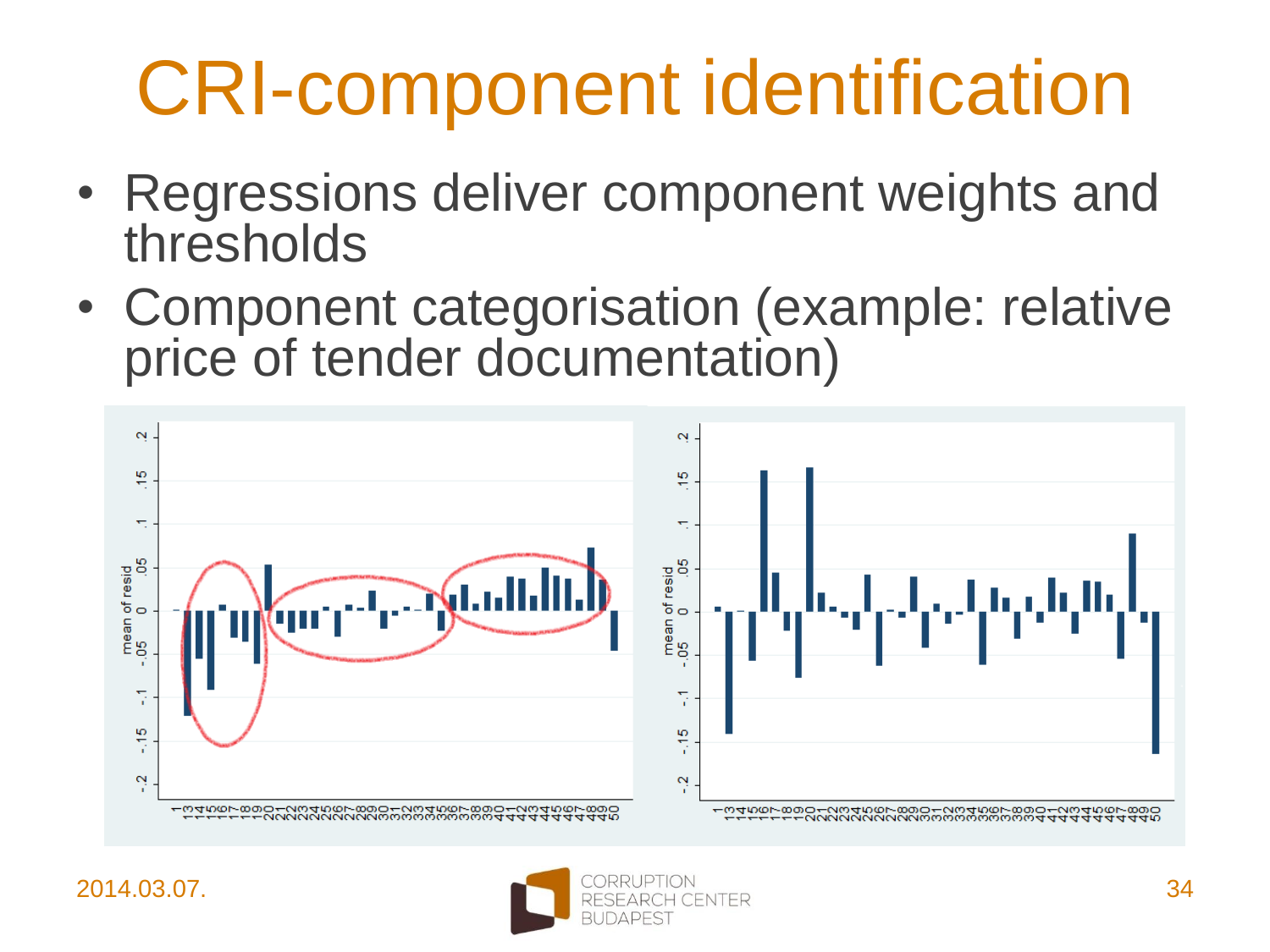#### Component weights



|                     | variable                                                                                                    | component weight |
|---------------------|-------------------------------------------------------------------------------------------------------------|------------------|
| Component           | single received/valid bid                                                                                   | 0.096            |
|                     | no call for tenders published in official journal                                                           | 0.096            |
|                     | procedure type                                                                                              |                  |
| weights             | ref. cat.=open procedure                                                                                    | 0.000            |
|                     | 1=invitation procedure                                                                                      | 0.048            |
|                     | 2=negotiation procedure                                                                                     | 0.072            |
|                     | 3=other procedures                                                                                          | 0.096            |
|                     | 4=missing/erroneous procedure type                                                                          | 0.024            |
|                     | length of eligibility criteria                                                                              |                  |
|                     | ref.cat.=length<-2922.125                                                                                   | 0.000            |
|                     | 1= -2922.125 <length<=520.7038< td=""><td>0.024</td></length<=520.7038<>                                    | 0.024            |
| weights             | 2= 520.7038 <length<=2639.729< td=""><td>0.048</td></length<=2639.729<>                                     | 0.048            |
|                     | 3= 2639.729 <length< td=""><td>0.072</td></length<>                                                         | 0.072            |
| reflecting our      | $4=$ missing length                                                                                         | 0.096            |
|                     | short submission period<br>ref.cat.=normal submission period                                                | 0.000            |
|                     | 1=accelerated submission period                                                                             | 0.048            |
| limited             | 2=exceptional submission period                                                                             | 0.072            |
|                     | 3=except. submission per. abusing weekend                                                                   | 0.096            |
|                     | 4=missing submission period                                                                                 | 0.024            |
| understanding       | relative price of tender documentation                                                                      | 0.000            |
|                     | $ref.cat = relative price = 0$                                                                              | 0.000            |
| of the <b>exact</b> | 1= 0 <relative <="&lt;math" price="">0.0004014</relative>                                                   | 0.000            |
|                     | 2= 0.0004014 <relative price<="0.0009966&lt;/td"><td>0.096</td></relative>                                  | 0.096            |
|                     | 3= 0.0009966 <relative price<="0.0021097&lt;/td"><td>0.064</td></relative>                                  | 0.064            |
| process             | 4= 0.0021097 <relative price<="" td=""><td>0.032</td></relative>                                            | 0.032            |
|                     | 5=missing relative price                                                                                    | 0.000            |
|                     | call for tenders modification(only before 01/05/2010)                                                       |                  |
|                     | weight of non-price evaluation criteria                                                                     | 0.000            |
|                     | $ref.cat = only price$                                                                                      | 0.000            |
|                     | 2= 0 <non-price criteria="" weight<="0.4&lt;/td"><td>0.000</td></non-price>                                 | 0.000            |
|                     | 3= 0.4 <non-price criteria="" weight<="0.556&lt;/td"><td>0.048</td></non-price>                             | 0.048            |
|                     | 4= 0.556 <non-price criteria="" td="" weight<1<=""><td>0.096</td></non-price>                               | 0.096            |
|                     | 5=only non-price criteria                                                                                   | 0.000            |
|                     | procedure annulled and re-launched subsequently                                                             | 0.096            |
|                     | length of decision period                                                                                   |                  |
|                     | ref.cat.= 44 <decision period<="182&lt;/td"><td>0.000</td></decision>                                       | 0.000            |
|                     | $1 =$ decision period $\leq$ =32<br>2= 32 <decision period<="44&lt;/td"><td>0.064<br/>0.032</td></decision> | 0.064<br>0.032   |
|                     | 4= 182 <decision period<="" td=""><td>0.096</td></decision>                                                 | 0.096            |
|                     | 5= missing decision period                                                                                  | 0.000            |
|                     | contract modified during delivery                                                                           | 0.096            |
|                     | contract extension(length/value)                                                                            |                  |
|                     | ref.cat.= c.length diff.<=0 AND c.value diff.<=0.001                                                        | 0.000            |
|                     | 2= 0 <c. 0.001<c.value="" d.<="0.24&lt;/td" length="" or=""><td>0.096</td></c.>                             | 0.096            |
|                     | $3 = 0.162 < c$ . length diff. OR 0.24 $<$ c. value diff.                                                   | 0.000            |
|                     | 4= missing (with contr. completion ann.)                                                                    | 0.048            |
|                     | 5= missing (NO contr. completion ann.)                                                                      | 0.000            |
|                     | winner's market share                                                                                       | 0.096            |
| 2014.03.07.         | RESEARCH CENTER<br><b>BUDAPEST</b>                                                                          | 35               |